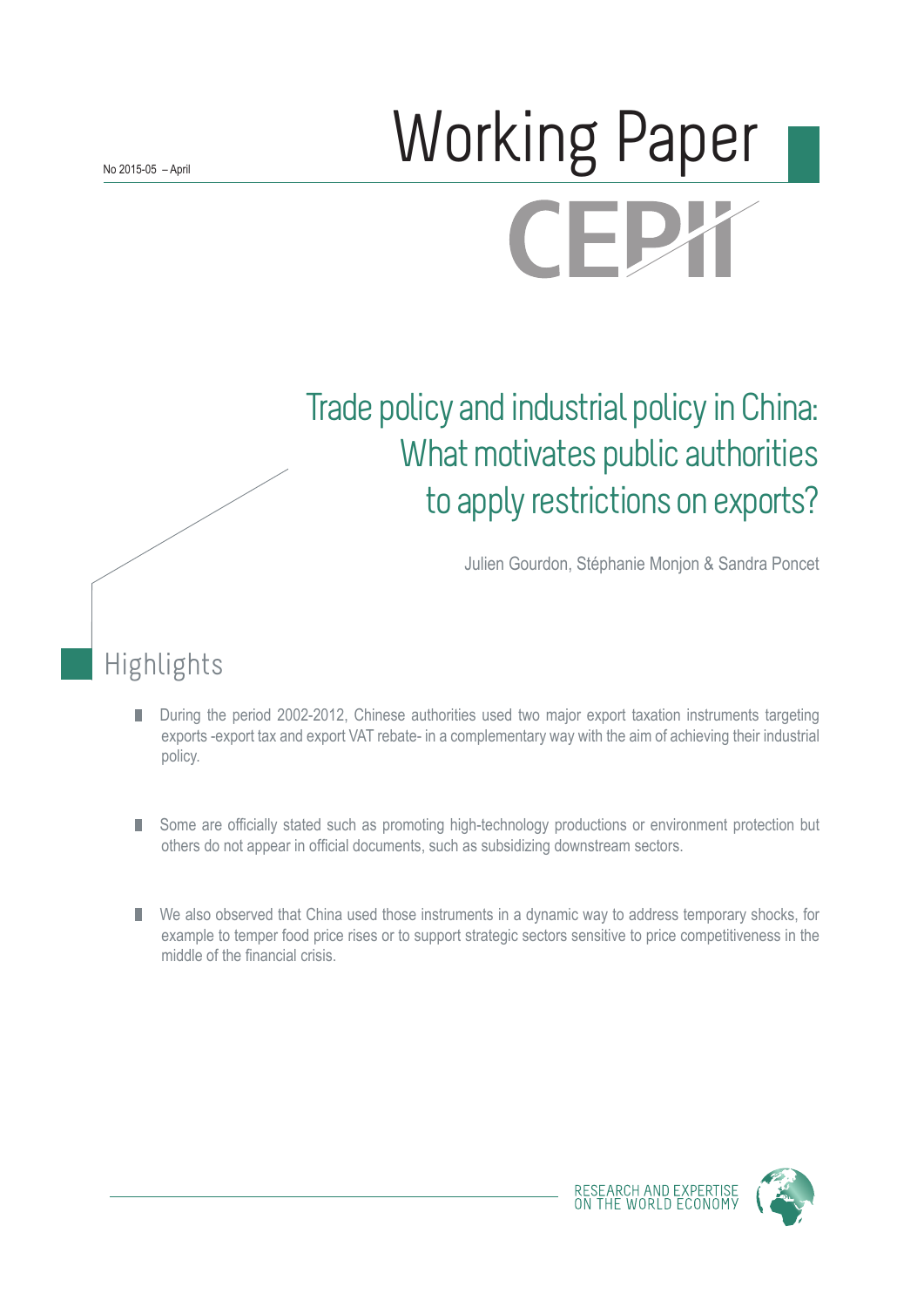# **Abstract**

This work investigates the motivations behind the Chinese fiscal policy on exports. It relies on very detailed product level (HS 6 digit) data over the period 2002-12 covering both export tax and export VAT rebate. It aims to uncover the respective importance of the various policy motivations and how they evolved over time. Our empirical analysis relates the tax rates to proxies of official objectives pursued by the Chinese public authorities such as those related to the promotion of technology or protection of the environment but also other unstated motives pertaining to subsidization of downstream sectors and terms of trade. Our results suggest that the Chinese fiscal policy targeting exports follows a variety of objectives whose relative importance changed over the period 2002-2012.

# **Keywords**

Trade policy, industrial policy, China, VAT system, export tax.



F10, F14, Q56.

#### Working Paper



CEPII (Centre d'Etudes Prospectives et d'Informations Internationales) is a French institute dedicated to producing independent, policyoriented economic research helpful to understand the international economic environment and challenges in the areas of trade policy, competitiveness, macroeconomics, international finance and growth.

CEPII Working Paper Contributing to research in international economics

© CEPII, PARIS, 2015

All rights reserved. Opinions expressed. in this publication are those of the author(s) alone.

Editorial Director: Sébastien Jean

Production: Laure Boivin

No ISSN: 1293-2574

CEPII 113, rue de Grenelle 75007 Paris +33 1 53 68 55 00

www.cepii.fr Press contact: presse@cepii.fr

RESEARCH AND EXPERTISE<br>ON THE WORLD ECONOMY

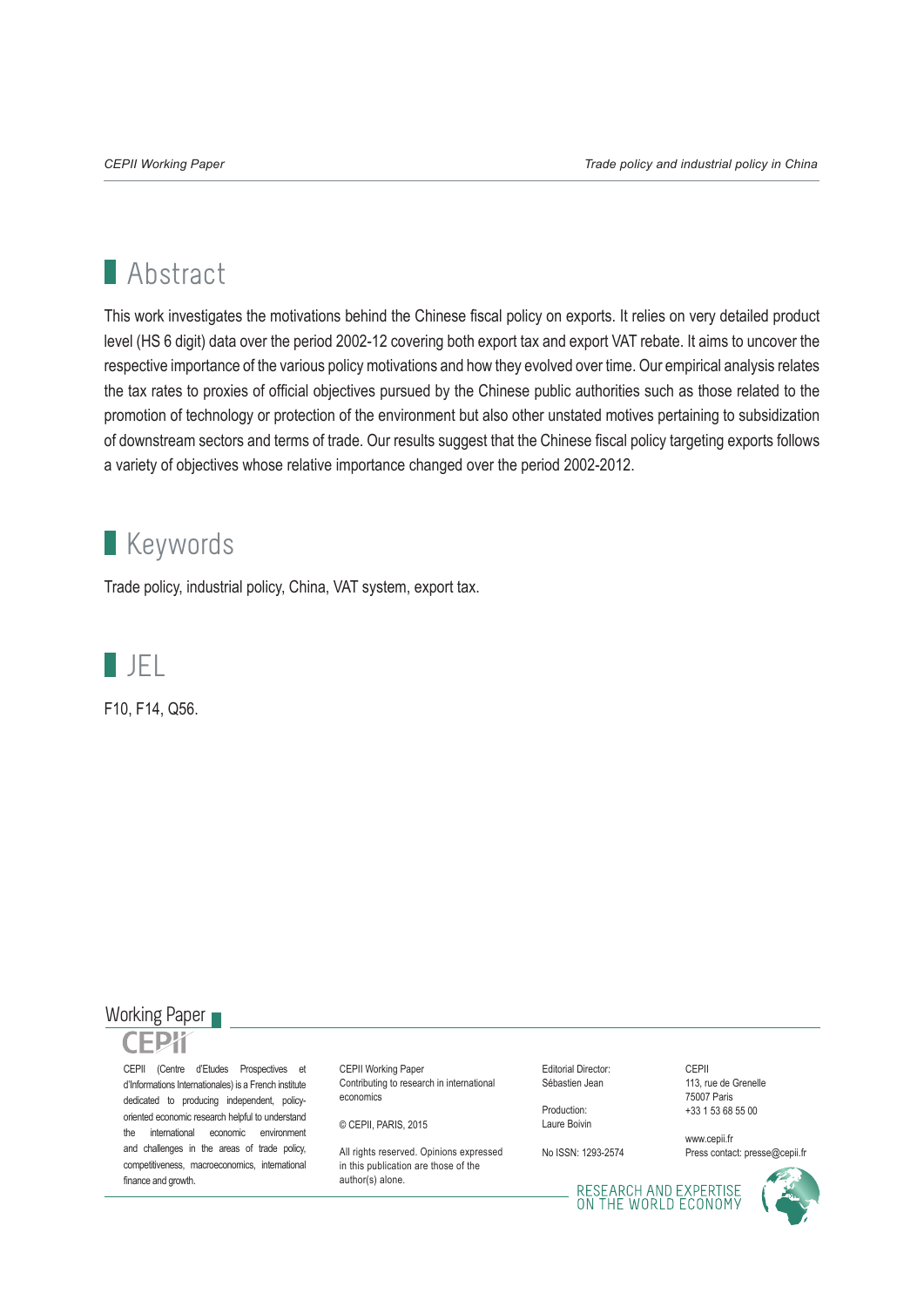# **Trade policy and industrial policy in China: What motivates public authorities to apply restrictions on exports?[1](#page-2-0)**

\_\_\_\_\_\_\_\_\_\_\_\_\_\_\_\_\_\_\_\_\_\_\_\_\_\_\_\_\_\_\_\_\_\_\_\_\_\_\_\_\_\_\_\_\_\_\_\_\_\_\_\_\_\_\_\_\_\_\_\_\_\_\_\_\_\_\_\_\_\_\_\_\_\_\_\_\_\_\_\_\_\_

#### **Julien Gourdon\* , Stéphanie Monjon† and Sandra Poncet<sup>ξ</sup>[2](#page-2-1)**

# **1. Introduction**

Taxation of Chinese exports has received growing attention in recent years as the Chinese government made frequent large adjustments, either upwards or downwards, in the level of export taxes and export VAT-rebates (Evenett et al., 2012).<sup>[3](#page-2-2)</sup> In the period 2002-12, 75% of products at the HS8-digit level underwent at least one change in their VAT-refund rate. Export taxes target fewer products than the export VAT-rebate, but affected almost four times more HS8-digit product lines in 2012 than in 2002. On June 22, 2010, for example, the Chinese Ministry of Finance and the State Administration of Taxation issued a circular revoking the export VAT refund for 406 items, including steel products, nonferrous metals products, pesticides, pharmaceutical and chemical products and plastic, rubber and glass products (Cai Shui (2010) No. 57). The same year, China announced a 15% to 25% increase in export tax on certain rare-earth minerals, including neodymium and lanthanum chloride and on ferroalloy containing more than 10% rare earth elements (WTO, 2012). Both these adjustments unambiguously increased the export costs of the products targeted.

The official statements announcing the tax adjustments often contain justifications for the policy change. They stress the desire to promote products with high added-value or technological contents and to reduce the export share of "undesirable industries", in particular those producing polluting goods or consuming large amounts of energy and natural resources. From 2008 onwards, the fiscal tools were adjusted in an attempt to mitigate the negative repercussions of the international crisis. Nevertheless, theoretical literature also reveals that export restrictions can be motivated by other considerations, which may hurt China's trade partners, for instance the subsidization of downstream industries or the manipulation of terms-of-trade (Bouët and Laborde, 2011). This latter motive is all the more attractive as restrictions on exports apply to products for which the country is a leading world exporter. Contrary to other forms of China's public intervention such as currency manipulation, multiple subsidies and trade protection, fiscal measures targeting exports have been overlooked. While a few recent studies emphasize that export VAT rebates have significant repercussions on the country's export performance (Chandra and Long, 2013; Gourdon et al., 201[4](#page-2-3))<sup>4</sup> little is known about the real motives behind the Chinese export tax system.

<span id="page-2-2"></span>

<span id="page-2-1"></span><span id="page-2-0"></span><sup>&</sup>lt;sup>1</sup> We are grateful to Zhang Yuheng for her research assistance.<br>
CEPII, email : [julien.gourdon@cepii.fr.org](mailto:julien.gourdon@cepii.fr.org)<br>
<sup>†</sup> PSL\* - University Paris Dauphine and CEPII, email : <u>stephanie.monjon@dauphine.fr</u><br>
<sup>†</sup> PSL\* - University Pa the domestic VAT they paid on their inputs. The size of the refund varies widely across commodities, from zero to the full refund<br>of the typical 17% VAT rate. See Section 2.1.

<span id="page-2-3"></span>Relying on firm-level export data for the period 2004-2006, Chandra and Long (2013) found that a one percentage point increase in the VAT-rebate rate is associated with a 13% increase in exports. Gourdon, Monjon and Poncet (2014) exploited product-level data on export volume over the period 2003-2012 and reported that a one percentage point increase in refunded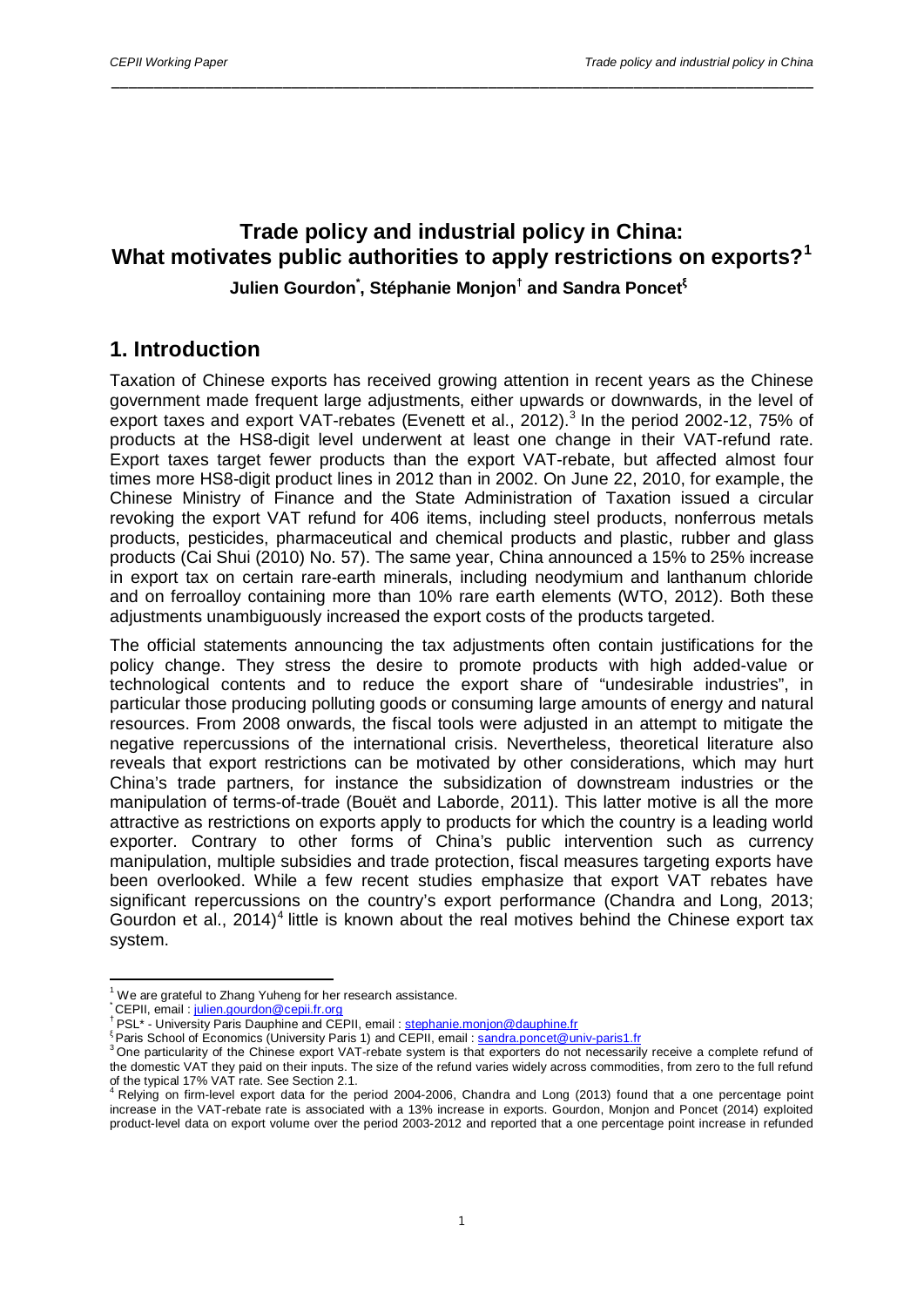1

This paper is an empirical examination of the determinants of the adjustments in the export VAT-rebate and export tax levels over the last decade. We use VAT-rebate rates and export tax rates at the product level (HS 6-digit level) over the period 2002-12 to investigate how they connect to proxies for official and unofficial intervention motives. This covers justifications given by the public authorities such as those related to the promotion of technology or protection of the environment but also other unstated more strategic motivations pertaining to terms of trade and promotion of some sectors.

\_\_\_\_\_\_\_\_\_\_\_\_\_\_\_\_\_\_\_\_\_\_\_\_\_\_\_\_\_\_\_\_\_\_\_\_\_\_\_\_\_\_\_\_\_\_\_\_\_\_\_\_\_\_\_\_\_\_\_\_\_\_\_\_\_\_\_\_\_\_\_\_\_\_\_\_\_\_\_\_\_\_

Our work builds on the theoretical arguments justifying export taxation (Scholefield and Gaisford, 2007). Theoretically, there are different rationales behind duties on exports (Devarajan et al., 1996; Bonarriva et al., 2009; Scholefield and Gaisford, 2007; Costinot et al., 2013).<sup>[5](#page-3-0)</sup> Unilateral export tax may improve domestic welfare by raising the world price of a country's exports relative to its imports. This manipulation of terms-of-trade is possible if a country supplies a large share of the world market. Another justification is connected to food security. Public authorities can decrease the consumption price of a good by reorienting domestic supply toward the domestic market (Piermartini, 2004). This may be important when the commodity is an agricultural one and food security is at stake (Bouët and Laborde, 2011). This rationale was frequently used during the food crisis of 2006–2008 to justify the implementation of export taxes and other forms of export restrictions (WTO, 2008). In the same way, export taxation can be used to encourage downstream industries. If the export restriction more specifically discourages exports of raw commodities, this is equivalent to an indirect subsidy to the industries that use these raw products. The domestic price of these products compared to the world price is indeed lowered. Export tax can also be used to stabilize domestic prices for export producers. Lastly, export tax policy is a means of redistributing income from domestic producers to domestic consumers and the public sector.

In this field, empirical work lags behind theoretical work. Empirical studies are relatively rare, partly because of the scarcity of data on fiscal measures. Most existing studies focus on political economy motives (Emran, 2005; McMillan, 2001). Emran (2005) highlighted the role of revenue extraction while McMillan (2001) found empirical evidence that a high export tax is applied when producers cannot easily escape taxation or retaliate against it and when politicians expect little negative repercussions due to higher discount rate, low weight placed on producer surplus and low expected future world prices.

Our objective is more modest. The main contribution of the paper is to examine the consistency between official motives and the actual export taxation structure. We also examine how the priorities of the Chinese government have evolved over time by assessing the explanatory power of a given set of determinants for the export tax and export VAT rebate year by year since 2004. Our work is closest to that of Eisenbarth (2014) who analyses whether China's export VAT-rebates and export taxes are driven by environmental concerns during the period 2006-2009. While our results are consistent with her findings that VAT-rebates rates were adjusted to hamper exports of water and energy intensive products, our work differs in two important dimensions: we do not only focus on environmental motives and we cover a much longer time period, 2004-2012.

VAT rate is associated with a 7% increase in export quantities. They estimated export gains from a one percentage point

<span id="page-3-0"></span>increase in the export tax to be 5%. For estimates using a worldwide sample, see Solleder (2013).<br><sup>5</sup> Theoretically, incomplete export VAT rebates amount to export taxes and lead to lower exports (Feldstein and Krugman, 1990).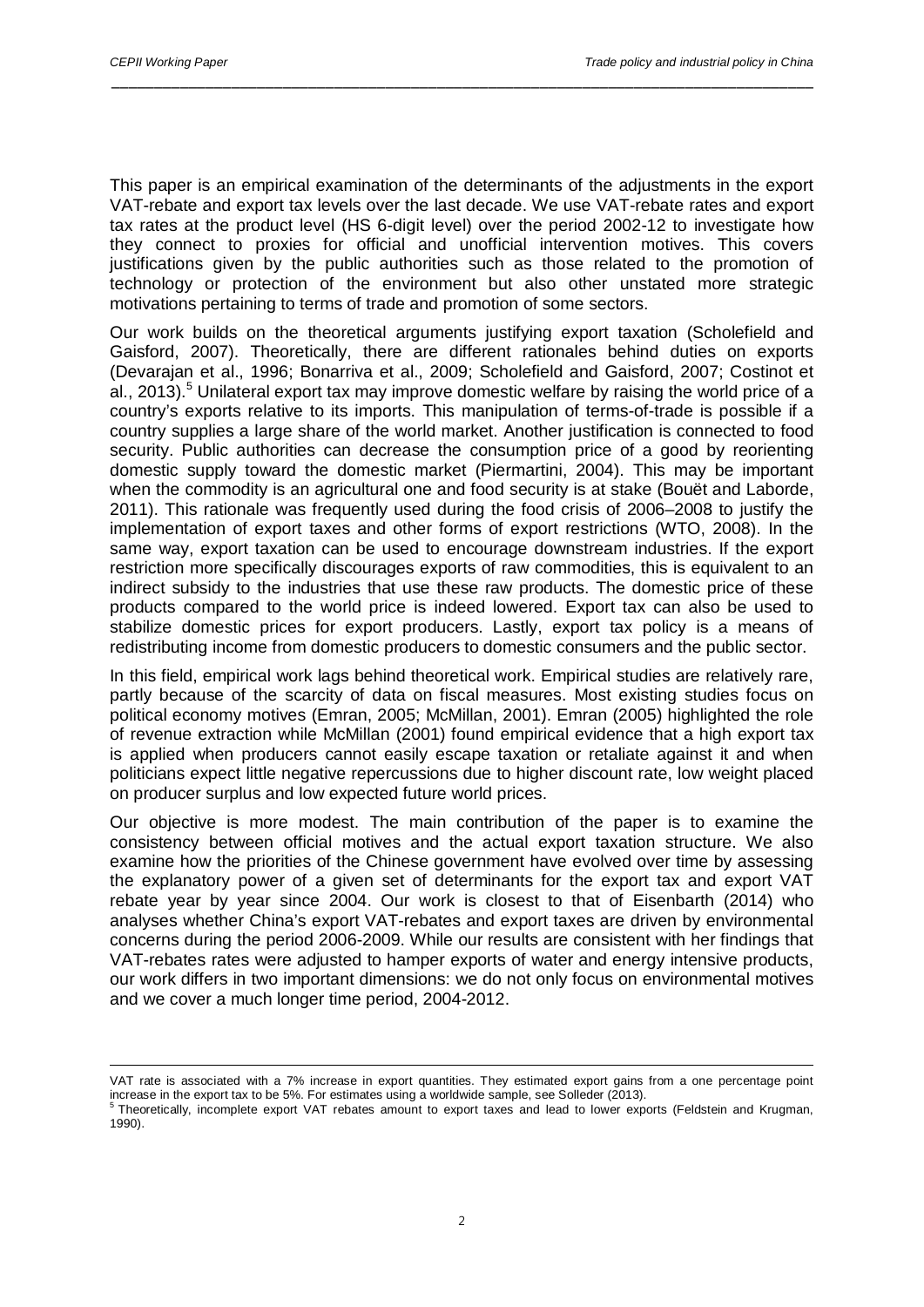Our analysis of the product structure of export taxation indicates clear support for sophisticated high-technology products, which is in line with the official objectives in the 11<sup>th</sup> Five-Year Plan (2006-2010). However, the financial crisis in 2008 led authorities to reinforce its support to a variety of industries in which China had a comparative advantage and for which price competitiveness matters, including low technology products such as textiles and ceramics. Our results suggest that the cost of export VAT and the export tax were higher for industries with a higher water pollution intensity and  $SO<sub>2</sub>$ -emissions intensity. More detailed results show that both the instruments were used to curb the exports of water-polluting sectors, while the export VAT rebate was the preferred policy tool for limiting exports of airpolluting products. Both fiscal measures were reinforced from 2007-2008. Our analysis also reveals that the variations in export VAT rebates are consistent with mitigation of trade dispute risks and food security. The possible use of these fiscal tools to give advantage to upstream industries is also confirmed in particular for rare earth products.

\_\_\_\_\_\_\_\_\_\_\_\_\_\_\_\_\_\_\_\_\_\_\_\_\_\_\_\_\_\_\_\_\_\_\_\_\_\_\_\_\_\_\_\_\_\_\_\_\_\_\_\_\_\_\_\_\_\_\_\_\_\_\_\_\_\_\_\_\_\_\_\_\_\_\_\_\_\_\_\_\_\_

The remainder of the paper is organized as follows. The next section describes the Chinese export VAT-rebate and export tax systems and details the changing explanations given by the public authorities for the yearly adjustments of the rates. Section 3 presents the data and our empirical specification. Section 4 discusses the results. Last, Section 5 concludes.

# **2. Fiscal policy on exports in China**

#### **2.1 Presentation of the export VAT rebate and export tax**

#### *2.1.1 The VAT rebate to exporters*

The People's Republic of China implemented a major tax reform in 1994 by replacing the old industrial and commercial standard tax with a new value-added tax (VAT) (Cui, 2003). VAT applies at a standard rate of 17 percent. The reduced rate of 13 percent applies to basic staples or household necessities such as food, fuel, electricity, books, newspapers and magazines, and agricultural products.

Exporters are granted only partial refund of their VAT cost. A zero rate applies to export goods but VAT paid by the exporters for the inputs bought domestically is not necessarily refunded. Every commodity is assigned a VAT refund rate, which may or may not equal the VAT rate. These refund rates vary widely between sectors and commodities. In 2014, rebate rates were set at 17%, 16%, 15%, 13%, 9%, 5% and 0%. A VAT refund lower than the VAT rate imposes a VAT cost on the export sales. It makes it less advantageous for a producer to export a product than to sell it domestically.

The rebate has been used as a policy instrument to encourage or discourage exports, as necessary, and to meet industrial development goals (WTO, 2014). For instance, in 2009, export VAT rebate rates were increased for a large list of products including iron and steel. non-ferrous metals, petrochemicals, electronic and information technology products, and also some light industries such as textiles and clothing. In 2010 by contrast, the VAT rebate on exports of products such as steel, non-ferrous metals processing materials, silver powder, starch, ethanol, pesticides, pharmaceuticals and chemical products, plastic products, rubber products and glass products was eliminated.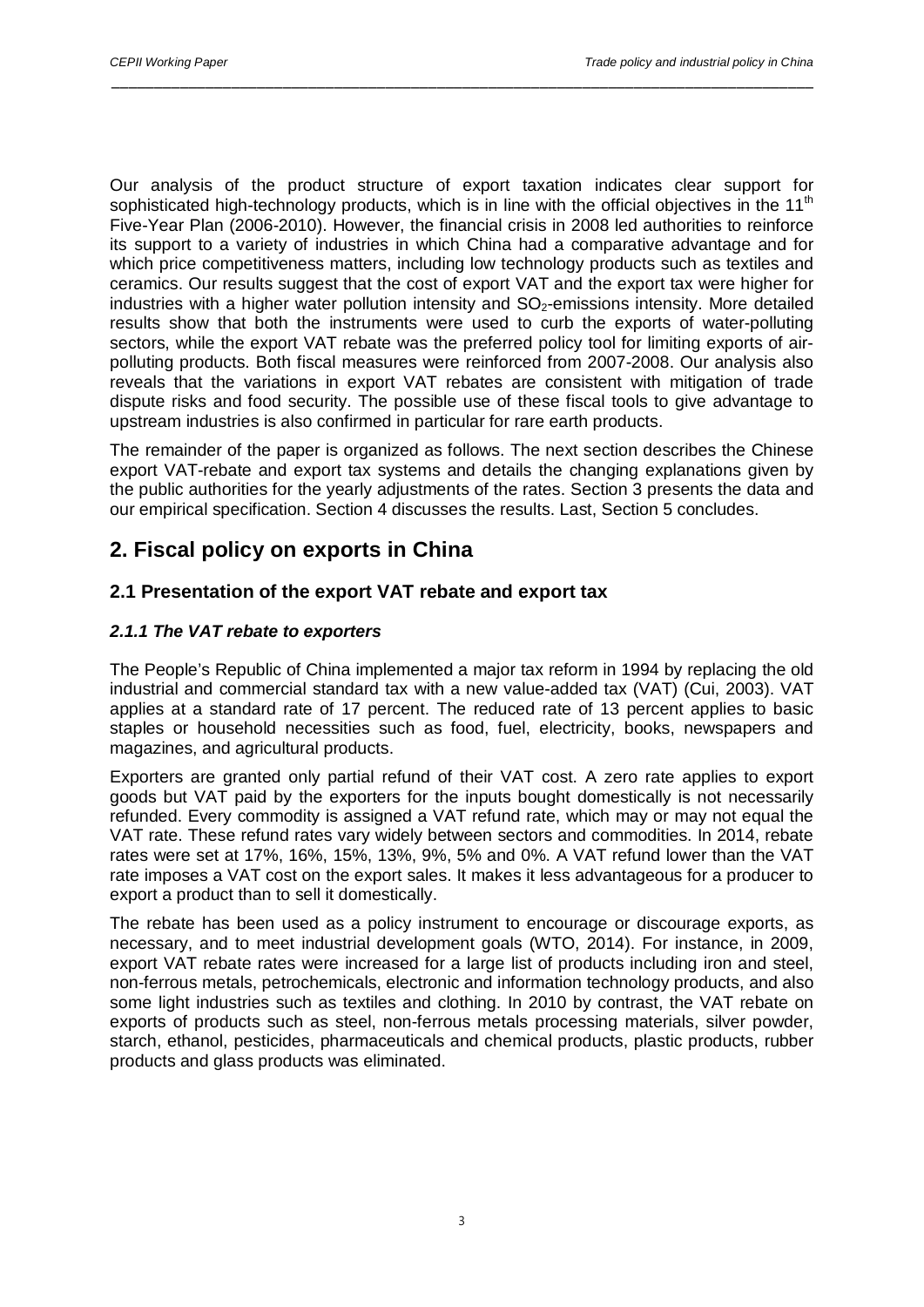The Chinese VAT-rebate policy on exports is complex and has frequently changed over time, but the method of computing the rebate is rather stable (Ferrantino et al., 2012). According to Circular No.7 (2002), the official formula used to calculate VAT payable for general trade and processing exports with purchased imported materials $6$  is as follows:

\_\_\_\_\_\_\_\_\_\_\_\_\_\_\_\_\_\_\_\_\_\_\_\_\_\_\_\_\_\_\_\_\_\_\_\_\_\_\_\_\_\_\_\_\_\_\_\_\_\_\_\_\_\_\_\_\_\_\_\_\_\_\_\_\_\_\_\_\_\_\_\_\_\_\_\_\_\_\_\_\_\_

VAT payable= output VAT-Input VAT +NCNR

Where output VAT=domestic sale\*VAT levy rate, input VAT is the VAT paid on domestically purchased inputs and NCNR is a non-creditable and non-refundable amount. NCNR is evaluated as follows:

$$
NCNR = (X-BIM)x(VAT rate-VAT refund rate)
$$

where X denotes the value of exports and BIM the bonded imported materials.

If VAT payable is positive, the enterprise will have to pay VAT to the tax bureau; if the figure is negative, then the tax bureau will refund it. The amount of refundable VAT is however capped at  $(X-BIM) \times VAT$  refund.

#### *2.1.2 Export tax*

The export tax is an additional source of costs imposed on export sales. However, it targets far fewer products than the export VAT-rebate. This fiscal measure has long been used in China but has been revived since 2007. The number of products targeted at the HS8-level expanded from 91 in 2002 to 359 in 2012 (with a maximum of 369 in 2008).

Export taxes are based on ad valorem rates applied to f.o.b. value of exports (WTO, 2008). The instrument is defined by several rates: a statutory rate and an interim rate. When it exists, the interim is defined only for a limited time and applies by default. It can be higher or lower than the statutory rate. Interim export taxes can also apply to products without a statutory rate. Indeed, the list of the products targeted by the export tax evolves from time to time. For instance, in 2008, three tariff lines (at the HS 8-digit level) were targeted only by a statutory export tax, 68 by statutory and interim taxes and 268 only by an interim tax. Among the lines with statutory and interim taxes, only three had an interim tax higher than the statutory tax.

From 2009, the authorities introduced a special tax on a limited number of products. In 2009, this concerned 35 lines (at the HS 8-digit level), mainly chemical fertilizers and their raw materials.

#### **2.2 Evolution of export VAT-rebate and taxes since 2000**

The official objectives of the Chinese export VAT-rebate system are very varied, from controlling trade surplus to avoiding conflicts with foreign trade partners, increasing government revenue or guiding the growth of certain industries. By contrast, the export tax has been justified more specifically to limit the exports of environmentally damaging products or to control inflation during the 2006-2008 food crises. In the following, we rapidly present

<span id="page-5-0"></span><sup>&</sup>lt;sup>6</sup> The export VAT refund refers to the typical export VAT policy called "exempt, credit, and refund" (or "refund after collection"). By contrast, the "no collection and no refund" policy applies to processing trade with supplied inputs. In this type of trade, the firm undertakes processing or assembly work on materials it does not own. Even if the exporter pays VAT on local purchases, there is no entitlement to any export refund.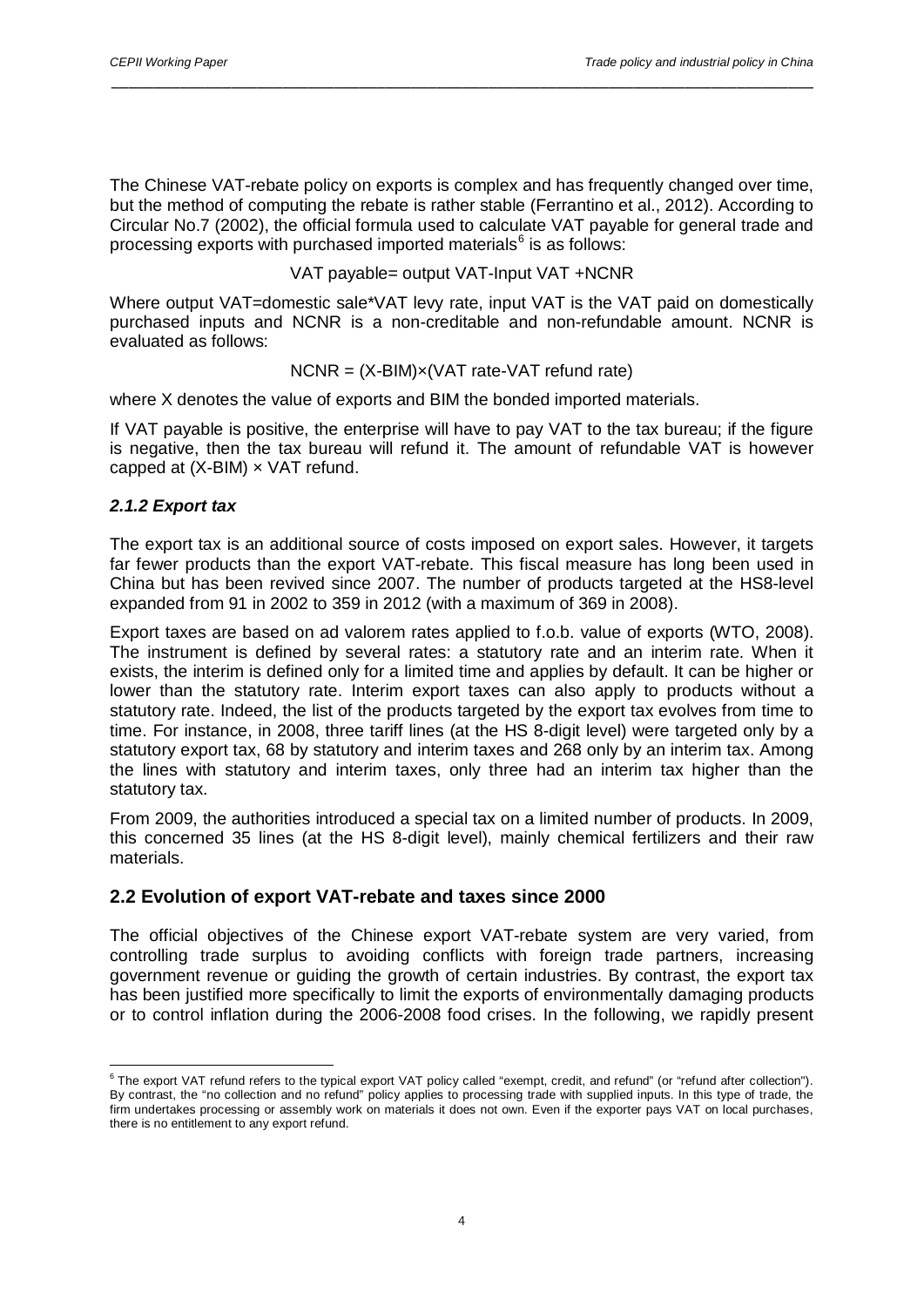the different policy objectives that have been stated to explain the changing rates of each instrument in recent years.

\_\_\_\_\_\_\_\_\_\_\_\_\_\_\_\_\_\_\_\_\_\_\_\_\_\_\_\_\_\_\_\_\_\_\_\_\_\_\_\_\_\_\_\_\_\_\_\_\_\_\_\_\_\_\_\_\_\_\_\_\_\_\_\_\_\_\_\_\_\_\_\_\_\_\_\_\_\_\_\_\_\_

#### *2.2.1 Export VAT-refund*

In the 1980s, Chinese authorities used export VAT refund to avoid exports of agriculture and raw material products (Wang, 2011). With the increasing role of exports in the national economy, export VAT refunds were frequently adjusted to address different types of economic issues. The 10<sup>th</sup> and 11<sup>th</sup> Five Year Plans (2001-2005 and 2006-2010 respectively) clearly state that the objective of the Chinese government is to shift China's export structure towards more value-added and high technology products. Energy and environmental problems also appeared in the 10<sup>th</sup> Five-Year Plan. Since 2004 the Chinese government has lowered and even abolished export tax rebates for some energy-intensive, heavily-polluting and resource-based products. It also banned or limited the processing trade in some of those products, and encouraged import and export enterprises to keep up with the world's advanced environmental standards.<sup>[7](#page-6-0)</sup>

The changes in the refund rates were also motivated by other objectives. For instance, the boom in the Chinese trade surplus raised concerns among its trade partners in the WTO. China significantly decreased the refund rates of several thousands of products in 2007 in order to keep its trade surplus under control and to avoid trade disputes (Yan, 2010). From 2008, the global economic crisis led the authorities to raise the export VAT refund rates on a large number of commodities while continuing to target high value-added and high technology products (Wang, 2011). Labor-intensive goods also benefited from these changes.

Figure 1 depicts the ratio between the VAT rebate and VAT rates over the period 2002-2012. The VAT rebate share declined continuously from 2002, before rebounding in 2009 in reaction to the international economic crisis. In 2008, eligible exporters could get back roughly 53% of their VAT cost, down from 84% in 2002. This proportion rose back to 63% in 2009 and has remained there since.

#### *2.2.2 Export Tax in China*

The export tax rates have been revised regularly with frequent adjustments in the list of products subject this fiscal measure (WTO, 2008). Figure 2 depicts the evolution of the number of products (HS8-digit) targeted by an export tax and, among these products, the share to which a positive export tax applies. The upward trend indicates a more intensive use of this fiscal measure during the last decade.

Export taxes have been used by many developing countries in recent decades (Kim, 2010). Interestingly, they seldom mention environmental problems to justify export taxes. In China, however, export taxation has been used officially by the public authorities to limit exportations of products that cause pollution and consume large amounts of natural resources or energy, more particularly since the 11th Five-Year Plan.

<span id="page-6-0"></span><sup>7</sup> See the Chinese Government's Official Web Portal: http://www.gov.cn/english/official/2011-12/07/content\_2014019\_7.htm.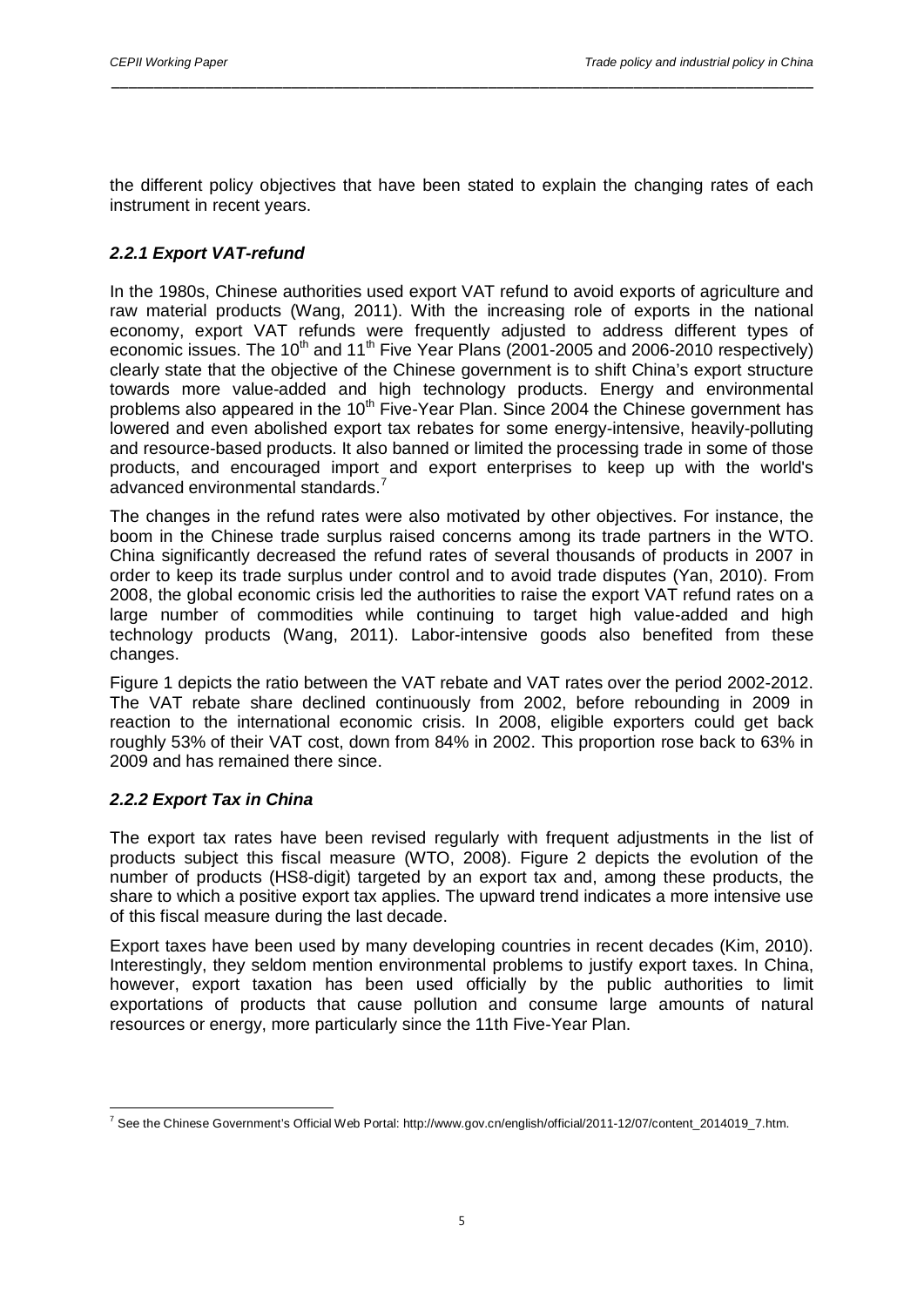Export taxes were also used on food exports to control inflation during the 2006-2008 food crises (Lohmar and Gale 2008). Indeed, food prices in China increased in 2006 and in 2007. As a result, China withdrew export VAT refund and introduced temporary export taxes on grain and flour with the aim of reducing grain exports and cooling domestic grain prices. Fertilizers were also targeted. A shortage of fertilizers appeared in China in 2006. In reaction, Chinese authorities implemented a series of measures; fertilizers in particular were targeted by a special tax in addition to the export tax (Wang, 2011).

\_\_\_\_\_\_\_\_\_\_\_\_\_\_\_\_\_\_\_\_\_\_\_\_\_\_\_\_\_\_\_\_\_\_\_\_\_\_\_\_\_\_\_\_\_\_\_\_\_\_\_\_\_\_\_\_\_\_\_\_\_\_\_\_\_\_\_\_\_\_\_\_\_\_\_\_\_\_\_\_\_\_

Export taxes were also modified to mitigate the negative effects of the global crisis on Chinese exports. The authorities then decreased, or even removed, the taxes on some products, like wheat, rice, steel, and some non-ferrous metals. But the taxes were reintroduced later.

# **3. Data and empirical strategy**

#### **3.1 Data on VAT and export taxes**

Our variables of interest here are VAT, export VAT-rebate and export tax rates. The VAT and the export VAT-rebate rates are taken from the Etax yearbooks of Chinese Customs at the tariff-line level (HS 8-digit or more disaggregated levels). Export tax information comes from the websites of the General Administration of Customs of the People's Republic of China (www.customs.gov.cn) and the Ministry of Finance of the People's Republic of China (www.gss.mof.gov.cn). This rate includes the special tax (from 2009) when applicable.

We aggregate the data to the HS6 level using the yearly average of these rates which yields a panel of 5,878 products over 2002-12. We account for the change in the HS nomenclature in 2007 and 2012 by dropping products for which the HS code changed from that in 2002. These adjustments eliminate 531 HS6 products representing around 13% of yearly exports. Overall, our final sample includes observations on 4,901 HS6 products, which represent roughly 82% of Chinese total exports over the period 2002-2012.

#### **3.2 Different classifications of products**

Our objective was to check whether the changes in the export VAT-rebate and export tax rates relate to the official motives stated by the public authorities, in particular the focus on high value-added and high-technology products, environmentally damaging goods and agricultural goods. Building on the theoretical literature, we also examine the possible use by China of these fiscal tools to improve its terms of trade, when it supplies an important share of the world market, or to implement an indirect subsidy to downstream industries. We present the different classifications used to characterize the products. Most of them are at the HS6-digit level.

#### *High value-added and high technology products*

There is no simple single classification for these types of products. We first consider the sophistication index proposed by Hausmann et al. (2007). This indicator measures the implied productivity of a product and is constructed by taking a weighted average of the percapita GDPs of the countries exporting the product, where the weights reflect the revealed comparative advantage of each country in that product. More sophisticated products refer to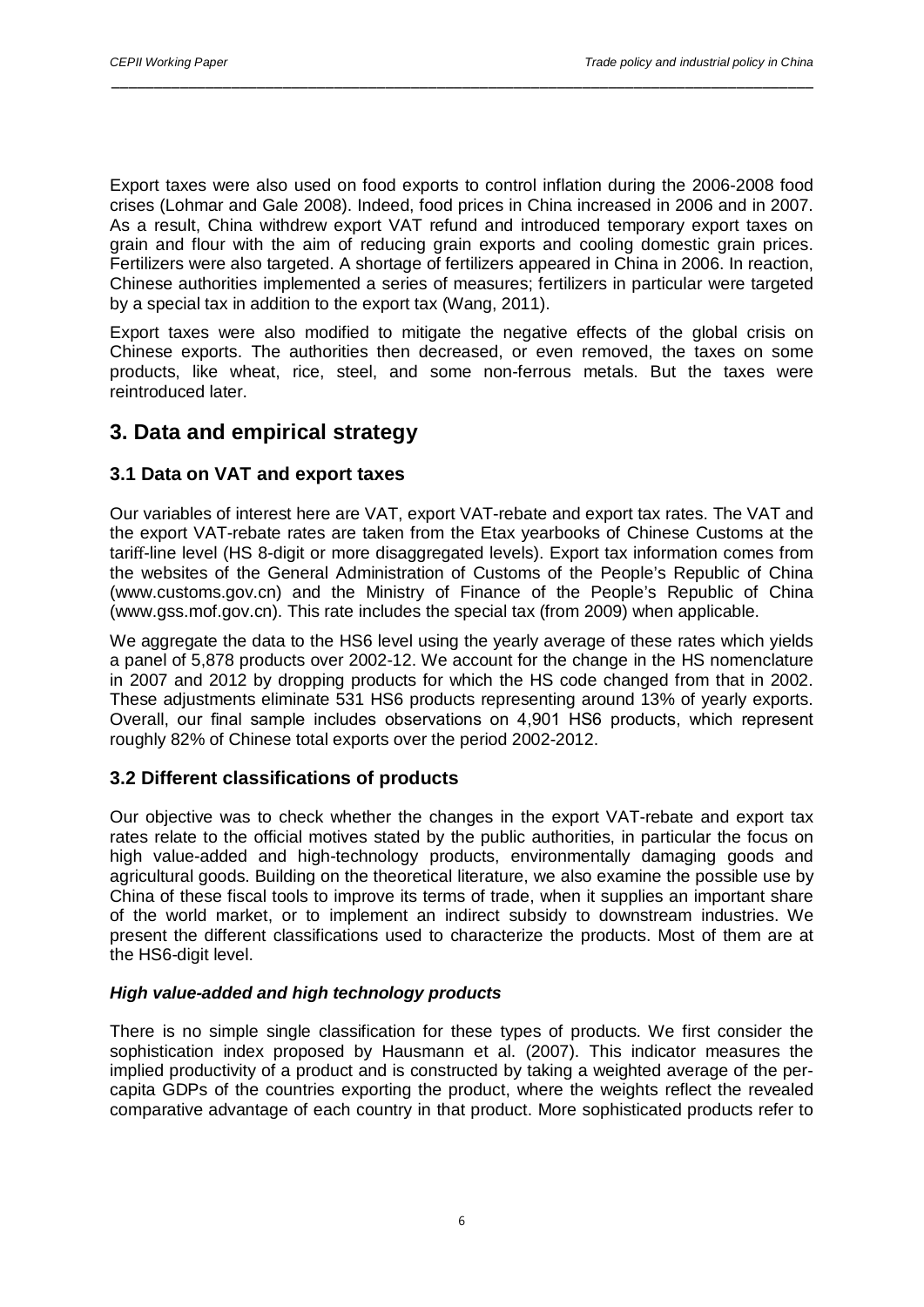capital- and skill-intensive products, high-technology products, and are usually considered as belonging to the area of specialization of more developed countries. Measures of HS6 product-level sophistication, henceforth PRODY, for 1997 are taken from the CEPII.<sup>[8](#page-8-0)</sup>

\_\_\_\_\_\_\_\_\_\_\_\_\_\_\_\_\_\_\_\_\_\_\_\_\_\_\_\_\_\_\_\_\_\_\_\_\_\_\_\_\_\_\_\_\_\_\_\_\_\_\_\_\_\_\_\_\_\_\_\_\_\_\_\_\_\_\_\_\_\_\_\_\_\_\_\_\_\_\_\_\_\_

In the second step, we use OECD's classification, which provides a comprehensive and detailed list of the most technology-intensive products (Hatzichronoglou, 1997). Medium- and high-technology categories are provided. The classification is based on the R&D intensity, whether direct or indirect, of each product (evaluated at the HS 6-digit level since 1994).

#### *Environmentally damaging products*

The statements by the Chinese authorities that relate the changes in VAT rebates and export taxes to environmental concerns are generally vague. The recent Five-Year Plans nevertheless gave explicit and precise objectives for a limited number of pollutants. In the  $10<sup>th</sup>$  and  $11<sup>th</sup>$  Five-Year Plan (2001-2005, and 2006-2010 respectively), only the sulfur dioxide  $(SO<sub>2</sub>)$  and chemical oxygen demand  $(COD)$  were targeted  $(OECD, 2013)$ . At the end of the  $10<sup>th</sup>$  Five-Year Plan, the reduction objectives for SO<sub>2</sub> and COD were not attained. In contrast, marked progress was made during the 11<sup>th</sup> Five-Year Plan. In addition to  $SO<sub>2</sub>$  and COD, the  $12<sup>th</sup>$  Five-Year Plan (2011-2015) added several new pollutants with binding objectives: nitrous oxide emissions in air and ammonia nitrogen releases to water. Moreover, for the first time, China adopted a target of decreasing its  $CO<sub>2</sub>$  emissions, although expressed per GDP unit.

Data on the pollution intensity of activities are scarce in China. Information is highly aggregated, enabling differentiation between 25 sectors at best (Hering and Poncet, 2014). We opted for the more detailed data available from the World Bank's Industrial Pollution Projection System (Hettige et al., 1995). This database provides information on different types of pollutants per value-added unit and pollution output intensities per medium (air/land/water) at the 4-digit of the Standard Industrial Classification (SIC)<sup>[9](#page-8-1)</sup>. It is constructed using US statistics in 1987. In our models, we include the sectoral  $SO<sub>2</sub>$  emissions and waterpollution intensities, which have been explicitly targeted by the Chinese authorities. While emission levels between US and Chinese industries differ, we are concerned with relative rather than absolute levels of emissions. The use of US-based indices of pollution intensity by sector relies on the hypothesis of a technological component to pollution intensity which is common to firms in the US and in China. Moreover, the United States have advanced technology, so that the variation in the pollution intensity across US sectors should reflect the technology-specific component of pollution emissions. In addition, pollution indicators based on US data can be seen as exogenous to fiscal policies in China. These indices are likely to take different values if they are calculated on Chinese data exactly as they reflect the fact that firms strategically adjust their emissions in response to the taxes. We use the concordance table between SIC sectors and HS6 products from the World Bank's World Integrated Trade Solution (WITS) platform.

In the second step, we opted for an indicator identifying the energy-intensive sectors. Irrespective of the nature of pollution, the "usual suspects" are usually the same because they consume large quantities of fossil fuels.<sup>[10](#page-8-2)</sup> Information on the energy consumption of the manufacturing sectors is available from the US Energy Information Agency. In particular, EIA

<span id="page-8-0"></span> $^8$  [http://www.cepii.fr/cepii/fr/bdd\\_modele/presentation.asp?id=10.](http://www.cepii.fr/cepii/fr/bdd_modele/presentation.asp?id=10) The index is developed using the BACI world trade dataset.<br>  $^9$  At 4-digit level, the SIC distinguishes 218 industrial sectors.<br>
<sup>10</sup> See Mani & Wheele

<span id="page-8-1"></span>

<span id="page-8-2"></span>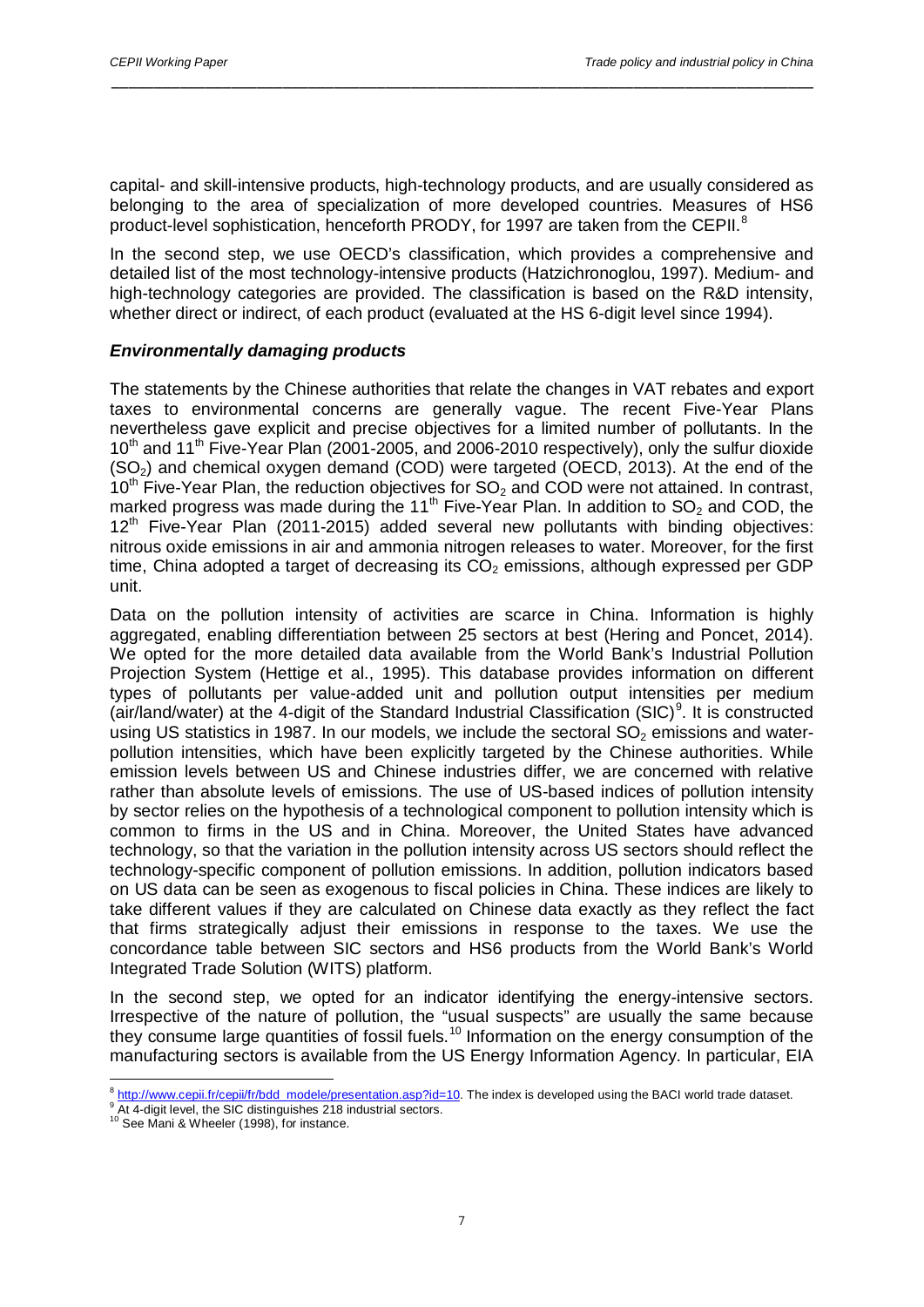(2005) lists the most energy-intensive sub-sectors at the 4-digit of the North American Industry Classification (NAICS). We constructed a dummy identifying the 73 most energyintensive products. We used the concordance table between NAICS and HS6 products from the (WITS) platform.

\_\_\_\_\_\_\_\_\_\_\_\_\_\_\_\_\_\_\_\_\_\_\_\_\_\_\_\_\_\_\_\_\_\_\_\_\_\_\_\_\_\_\_\_\_\_\_\_\_\_\_\_\_\_\_\_\_\_\_\_\_\_\_\_\_\_\_\_\_\_\_\_\_\_\_\_\_\_\_\_\_\_

#### *Food products*

The classification by Broad Economic Categories (BEC) developed by United Nations Statistics Division makes it possible to distinguish products according to large economic classes of commodities, highlighting in particular food and beverages and industrial supplies. The information is given at HS 6-digit level. The classification makes it possible to identify primary and processed products and whether food and beverages are mainly destined for industrial or household consumption (UN, 2002). This classification allows us to see if the export fiscal tools were used not only to limit the impact of the food crisis on the Chinese population but also to promote downstream industries.

#### *Risk of trade conflicts*

It is likely that the risks of trade conflicts emerge when China's share of the world market increases quickly and significantly. We consequently included in the model the growth, over two years, of the Chinese world market share at the HS 6-digit level. The world export share of China for each HS6 product comes from the WITS platform.

#### *Other determinants*

Our aim was to test other possible causes of adjustments in rates of rebate or tax. The first motive is to move up the value chain: a higher export VAT cost for raw materials depresses the price of raw materials, thereby subsidizing upstream industries. Trade partners have strongly criticized China for its restrictions on raw materials and rare earths. Some have requested formal dispute settlement procedures in the WTO.[11](#page-9-0) We use the BEC classification to identify primary agricultural and industrial goods mainly for industry (UN, 2002). We also specifically examine the case of rare earths, which play a key role in the production process of important high value-added products. WTO's classification was used to identify these elements.

A second motive is manipulating terms of trade. When a country supplies a significant share of the world market in a commodity, the limitation of its exports raises its world price, hence improving its terms of trade. In a Ricardian general-equilibrium framework, Costinot et al (2013) show that optimal export taxes should increase with the country's comparative advantage. This reflects "the fact that countries have more room to manipulate world prices in their comparative-advantage sectors" (Costinot et al, 2013). We rely on a measure of the revealed comparative advantage (RCA) from the WITS platform. It is generated at the HS 6 digit level and is defined as the ratio of the share of a given product in the country's total exports over the share of that product in the total world exports.

<span id="page-9-0"></span><sup>&</sup>lt;sup>11</sup> Disputes DS394, DS39 and DS398 : China — Measures Related to the Exportation of Various Raw Materials at the request of United States, EU and Mexico in June and August 2009. Disputes DS431, DS432 and DS433: China — Measures Related to the Exportation of Rare Earths, Tungsten and Molybdenum at the request of by United States, EU and Japan in March 2012.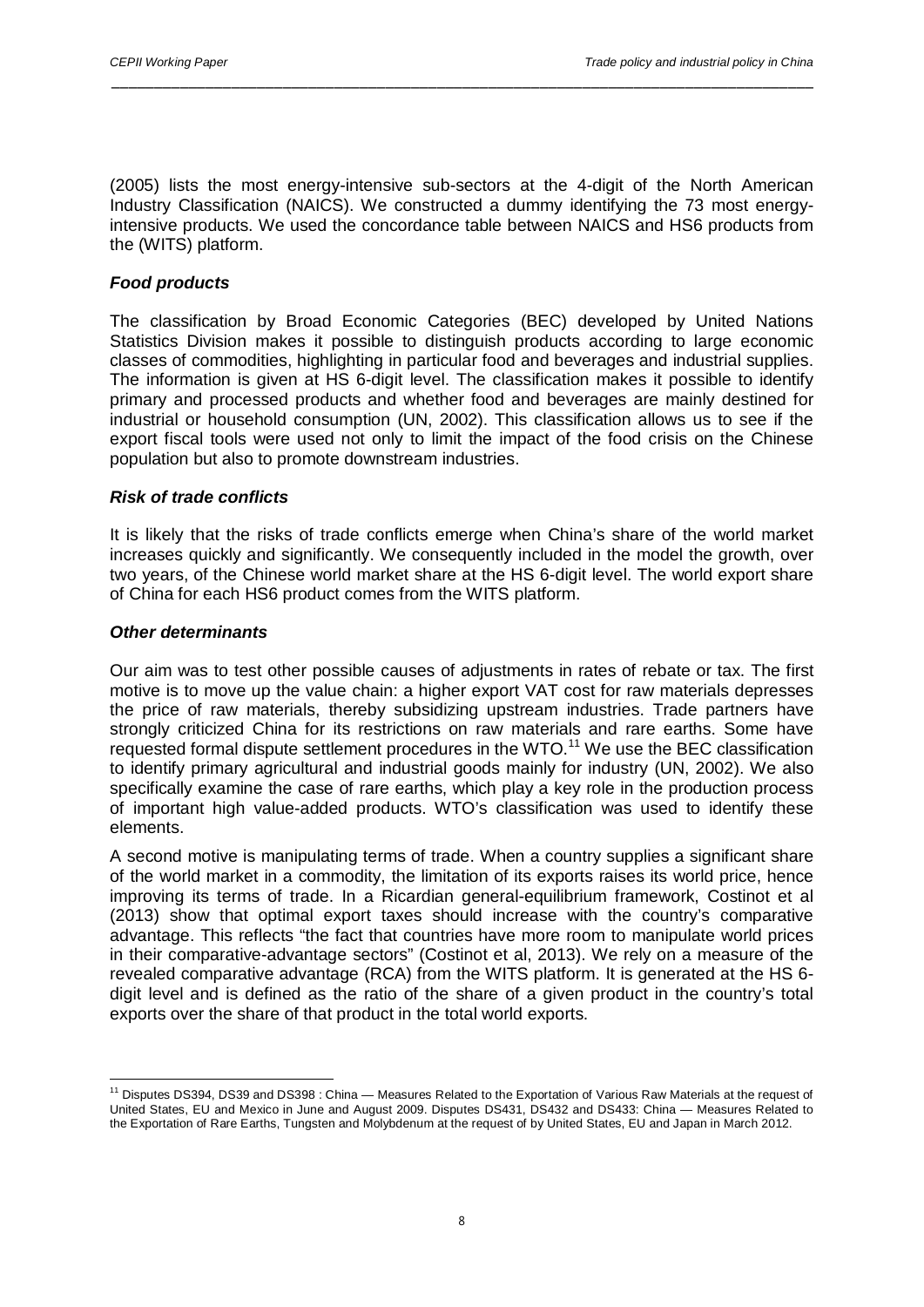Table 1 presents the different classifications, the type of the variables used in the regressions and the sources of the information. Table 2 shows some summary statistics for the sample used in the regressions. The standard VAT rate of 17% applies to roughly 95% of the HS6 products in our sample. Given that the same VAT rate is not applied to all the products, we use the difference between the VAT and the VAT-rebate rates which represents the VAT cost incurred by the exporters, hence the export VAT cost. The higher this difference, the greater the VAT cost for exporters. If the statements made by the Chinese authorities are confirmed, we should find a negative relationship between the export VAT cost and the products the government wishes to promote, while the relationship should be positive for environment-damaging products. Table 2 suggests that the export VAT cost is higher for raw materials, in particular rare earths, and energy-intensive products.

\_\_\_\_\_\_\_\_\_\_\_\_\_\_\_\_\_\_\_\_\_\_\_\_\_\_\_\_\_\_\_\_\_\_\_\_\_\_\_\_\_\_\_\_\_\_\_\_\_\_\_\_\_\_\_\_\_\_\_\_\_\_\_\_\_\_\_\_\_\_\_\_\_\_\_\_\_\_\_\_\_\_

Table 3 presents statistics on the coverage of the two fiscal instruments over time for a selection of product categories. While almost all the products had some degree of VAT refund in 2002, the number of products with zero VAT rebate rose sharply in the period 2004- 2006. A second round of denial of VAT reimbursement occurred in 2011-12 for metals and chemicals. The coverage of export taxes was much more limited but expanded sharply in 2007. Table 3 shows that a high proportion of products to which an export tax applies, receive zero export VAT refund (i.e. the category Both).

#### **3.3 Empirical strategy**

Our objective is to identify the main features that characterize products with high degree of export taxation in China. We looked at two different dependent variables: the export VAT cost, defined as the VAT rate minus the export VAT-rebate rate, and the export tax.

Our empirical approach consists in estimating the following equation on our panel of HS6 products over the period 2003-2012.

$$
Y_{k,t} = \beta_1 X_k + \beta_2 Z_{k,t-1} + \delta_{s,t} + \varepsilon_{k,t}
$$
 (1)

where the explained variable  $Y_{kt}$  is in turn, the export VAT cost (in %) and the export tax (in %). In Equation (1),  $\delta_{s,t}$  correspond to sector-year fixed effects and  $\epsilon_{kt}$  is an idiosyncratic error term.

Sectors are defined according to the Chinese classification.<sup>[12](#page-10-0)</sup> We rely on the 1-digit classification and include 80 time-varying sector dummies (for 8 sectors over 10 years) so as to limit the risk of omitted variables that could bias our estimates. We report the results with standard errors clustered at the 2-digit sector as this tends to give more conservative (larger) estimates for standard errors (Wooldridge, 2003). The product level explanatory variables are of two types: time invariant  $(X)$  and time-varying  $(Z)$ . For the latter group, we lag variables by one year so as to deal with potential endogeneity problems.

To explore whether the export taxation motivations evolved over time, we estimated Equation (1) year by year (the subscript t no longer applies) and studied how coefficients on the explanatory variables varied over time.

Lastly, ANOVA estimations were performed to evaluate which variables explain the most variance of our dependent variables. This method evaluates the range of the variance in a dependent variable attributable to each explanatory variable.

<span id="page-10-0"></span> $12$  The correspondence table between Chinese (GB/T) industry codes and HS codes is taken from Upward et al. (2013).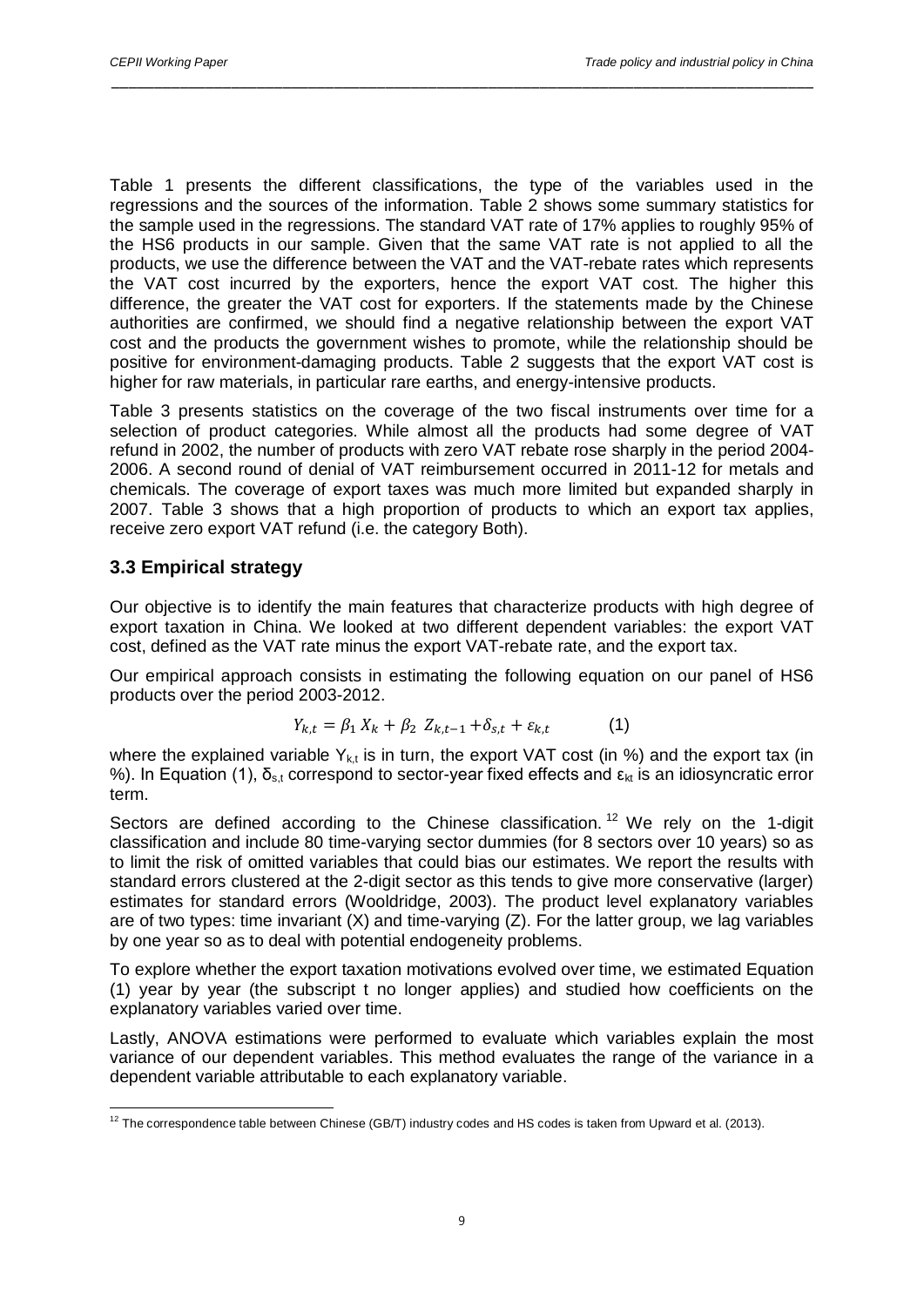# **4. Average results**

Table 4 presents the results for export VAT cost and Table 5 for export tax over the period 2004-2012.<sup>[13](#page-11-0)</sup> Columns (1) focus on the main explanations given in the statements made by public authorities: encouragement of exports from sectors producing high value-added and high-technology products, limitation of exports from polluting sectors, mitigation of the risk of trade disputes and food security. Column (2) adds proxies for other possible motives, namely favoring downstream sectors and improving the terms of trade. It hence includes two dummy variables to capture possible restrictions applied to raw materials and rare earths and an index of revealed comparative advantage. In columns (3) to (5), we test the robustness of the two first columns: we rely on alternative proxies or further disaggregate our indicators.

\_\_\_\_\_\_\_\_\_\_\_\_\_\_\_\_\_\_\_\_\_\_\_\_\_\_\_\_\_\_\_\_\_\_\_\_\_\_\_\_\_\_\_\_\_\_\_\_\_\_\_\_\_\_\_\_\_\_\_\_\_\_\_\_\_\_\_\_\_\_\_\_\_\_\_\_\_\_\_\_\_\_

Column 6 presents the model used to examine changed in motives over the period concerned.

The results displayed in column (1) of Table 4 are in line with the explanations given by the Chinese authorities. During the period, higher export VAT cost targeted the  $SO<sub>2</sub>$ -emissive products and the products for which the world market share has increased.[14](#page-11-1) On the other hand, more sophisticated products benefited from a more favorable export VAT rebate. Water-pollution intensity has the expected sign but is not significant<sup>[15](#page-11-2)</sup>. Last the dummy for food and beverage goods intended to capture the "food security" argument enters with a positive but insignificant sign.

Column (2) adds binary variables identifying inputs for industry and rare earths as well as a measure of revealed comparative advantage. It constitutes our benchmark model. Most of the determinants in Column (1) remained significant but Column (2) reveals that other motives may explain the variations in the export VAT rebate. Raw materials used by industry and rare earths are characterized by a higher export VAT cost. The revealed comparative advantage indicator is significant but enters negatively, which contrasts with the terms of trade manipulation argument. It may however indicate a greater capacity of producers operating in the most important sectors for the Chinese export performance to lobby to be granted a lower fiscal burden. After those additional indicators are included, our measure of water pollution intensity becomes significant at the 10% confidence level. Finding a positive and significant association between pollution intensity and export VAT cost will prove robust in the latter more demanding specifications. This result is in line with those of Eisenbarth (2014). Lastly, the indicator identifying the food and beverages used mainly for households' consumption is now significant. This result will be confirmed as well in the following columns.

Columns (3) to (6) test the robustness of our benchmark results. Column (3) introduces an OECD classification more focused on technology than the sophistication indices. Column (4) replaces the  $SO<sub>2</sub>$  emissions intensity by a dummy identifying the most energy-intensive sectors. Column (5) disaggregates the food and beverages for households between primary and processed products, on the one hand, and the primary goods for industry between agricultural and industrial products on the other.

In a nutshell, the benchmark results are confirmed. Public support for technology-intensive goods, in particular those with high-technological contents, is confirmed. The most energy-

<span id="page-11-1"></span><span id="page-11-0"></span><sup>&</sup>lt;sup>13</sup> Our sample covers the period 2002-2012.<br><sup>14</sup> Growth was evaluated between t-2 and t-1. We obtained the same result for growth between t-3 and t-2 and t-3 and t-1.<br><sup>15</sup> Significant at 12%

<span id="page-11-2"></span>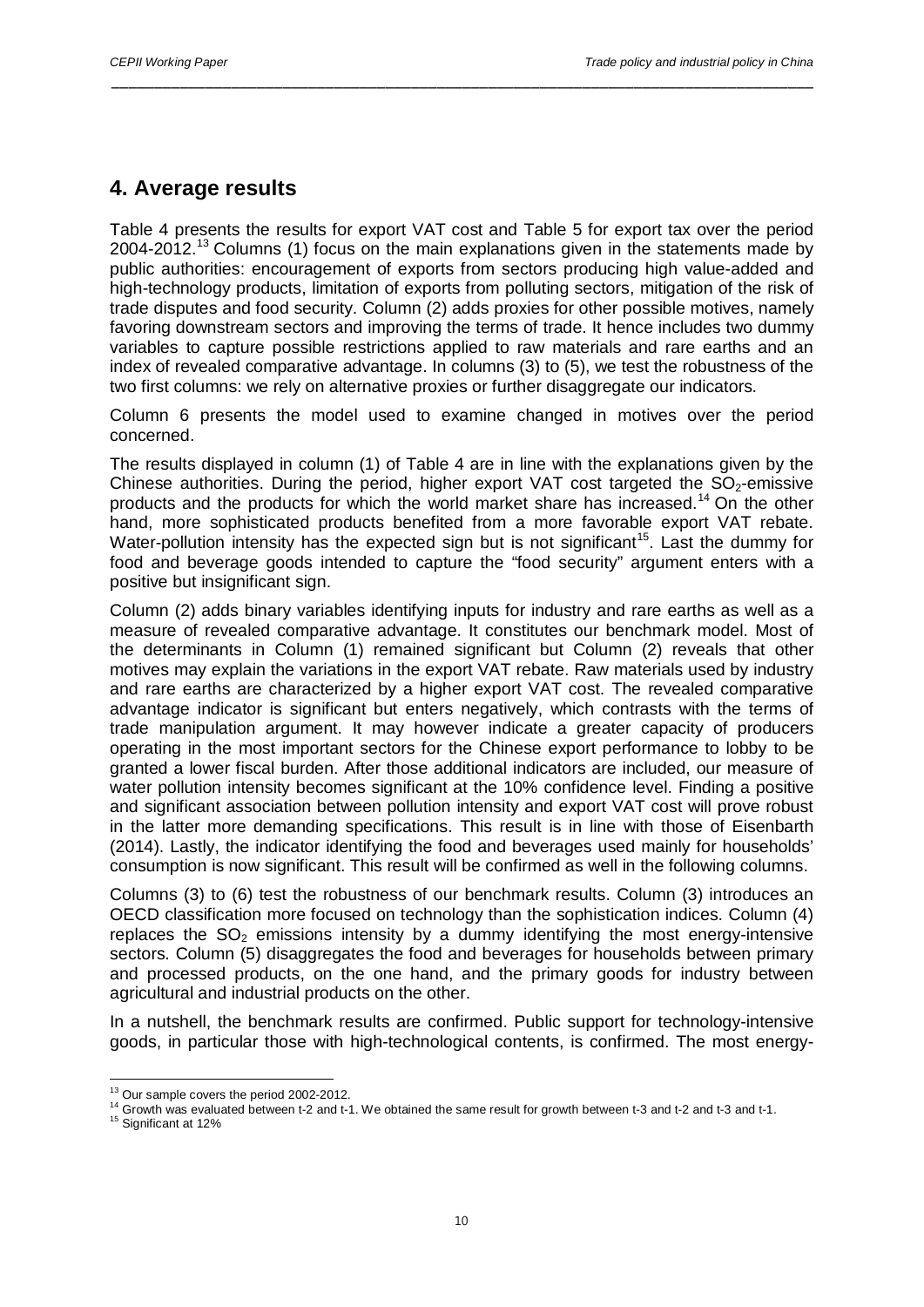intensive products support higher export VAT cost. Column (5) shows that all the disaggregated indicators are positive and significant. More precisely, the primary industrial products are more impacted by low export VAT refund than the primary agricultural ones. These results thus support the "food security" argument: due to lower export VAT rebates, the Chinese population has had access to cheaper food products. But the possible use of the fiscal tool to support downstream sectors, in particular in non-agro industries, is also confirmed.

\_\_\_\_\_\_\_\_\_\_\_\_\_\_\_\_\_\_\_\_\_\_\_\_\_\_\_\_\_\_\_\_\_\_\_\_\_\_\_\_\_\_\_\_\_\_\_\_\_\_\_\_\_\_\_\_\_\_\_\_\_\_\_\_\_\_\_\_\_\_\_\_\_\_\_\_\_\_\_\_\_\_

Column 6 presents the variables we kept to examine changes in the determinants developed in Part 5 over time.

Table 5 follows the logic of Table 4 and presents the results for the export tax. Qualitatively, the results are relatively close to those obtained for the export VAT rebates, except that fewer indicators are significant. As apparent in Column (1), lower export tax applies to sophisticated products. By contrast, products responsible for water pollution incurred higher tax when exported. These results remain valid in other columns. The growth of the world market share has the expected positive association with export tax but it is only significant in Column (1). In Column (2), the dummies for raw products for industries and for rare earths are positive and significant, suggesting that export tax was used to promote exports of downstream industries. Lastly, like in Table 4, the revealed comparative advantage indicator is significant but negative. The public authorities thus supported the exports of goods featuring stronger comparative advantage. Section 5 will reveal the specific role played by this indicator.

These first results thus support the explanations given by the Chinese authorities to justify the frequent variations in the export VAT rebates and export taxes. They also reveal the possible use of these fiscal instruments to promote downstream industries. Both fiscal tools are used to encourage exports of more value-added and high technology products, to discourage exports of water-polluting products and possibly to indirectly subsidize downstream industries. Further, the export VAT rebate appears to follow other specific purposes, notably to limit exports of air polluting sectors, mitigate trade dispute risks, and promote food security.

# **5. Have the motives changed over the study period?**

Tables 6 and 7 report the results, year by year, of the export VAT cost and the export tax respectively for the period 2004-2012. They point to major changes in the importance of the different motives over time. For the export tax, the model performs relatively poorly prior to 2007, certainly due to the very few products targeted by the measure before that year. After 2007, clear patterns emerge.

The results reveal increasing support for sophisticated products over the period, in particular from 2007 on. Both the VAT rebate and the export tax were applied for this purpose. It is consistent with the objectives stated in the 11th Five-Year Plan (2006-2010) to shift China's export structure towards more value-added and high technology products. Stronger efforts were made in 2009 and 2010, certainly to mitigate the negative impacts of the economic crisis.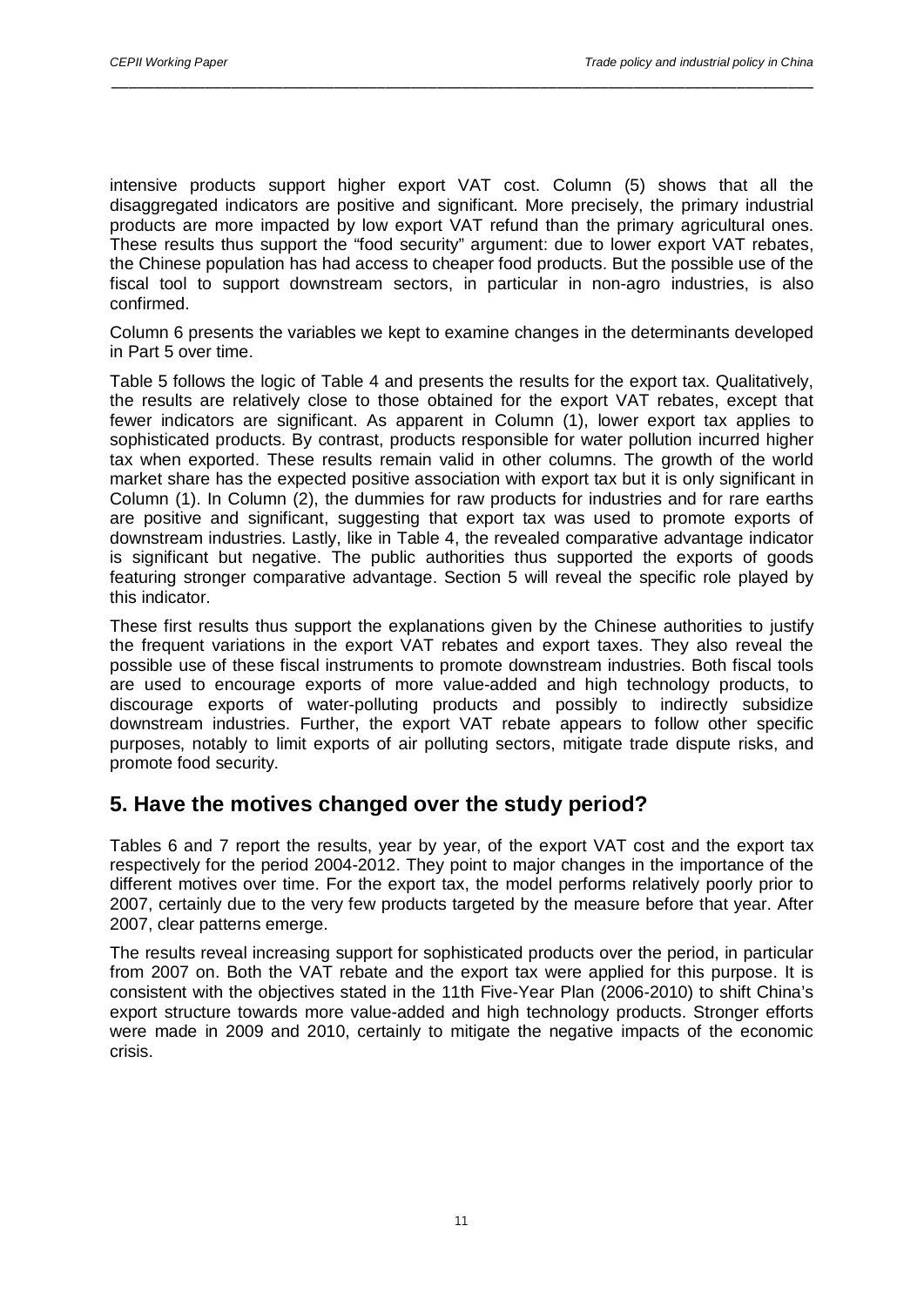Products featuring stronger comparative advantage were promoted only from 2009 with export VAT rebate<sup>[16](#page-13-0)</sup>, suggesting that support aimed to mitigate the economic crisis. During this period, the Chinese authorities actually promoted all kinds of key sectors, including textile and ceramics, with low added value but for which price competitiveness matters. Since then, these supporting measures have been maintained.

\_\_\_\_\_\_\_\_\_\_\_\_\_\_\_\_\_\_\_\_\_\_\_\_\_\_\_\_\_\_\_\_\_\_\_\_\_\_\_\_\_\_\_\_\_\_\_\_\_\_\_\_\_\_\_\_\_\_\_\_\_\_\_\_\_\_\_\_\_\_\_\_\_\_\_\_\_\_\_\_\_\_

Since 2005, polluting products have continuously been targeted by a higher fiscal burden when they are exported. Export VAT rebates are more used for air pollution, while export taxes focus rather on water pollution. From 2007-2008, the fiscal burden incurred by the exporters of these products increased significantly. This period corresponds to the 11th Five-Year Plan where marked progress was made in reducing some pollutants, after the failure to attain the environmental objectives of the 10th Five-Year Plan.

The indicator of world market share growth became significant from 2008 to 2011. During the 2000s, there was a marked escalation in concerns about China's trade surplus (Woo and Xiao, 2007). Conscious of the risk of trade disputes, public authorities modified the fiscal measures targeting exports to limit trade surpluses.<sup>[17](#page-13-1)</sup> This explains the increasing fiscal pressure from 2008 on for the products for which China recorded significant rise of its world market share, while the world economic crisis exploded. As a consequence, measures to limit the damage caused by the crisis did not target those products. This suggests that Chinese authorities answered the concerns of their trade partners, while improving their terms of trade on these markets.

Lower export VAT rebates were applied to agricultural products used mainly for household consumption during the entire period considered. Nevertheless, the difference was more marked from 2008 on.

The association between the export VAT cost and the dummy for raw materials for industry is positive and increases over the period to stabilize in 2009. The evolution was similar for the export tax. These results are consistent with the increasing determination of public authorities to move up the value chain. This objective is achieved by promoting upstream sectors, leading to unequal treatment of domestic and foreign firms. The results are similar for rare earths.

Figures 3 and 4 present the results of ANOVA estimations. This reveals whether the different motives have evolved over the period. We do not comment all the variables but focus on the most significant results.

First, for the export VAT rebate, the importance of the different determinants has evolved over the period. Two indicators have kept the main explanatory power:  $SO<sub>2</sub>$  emissions products and primary foods for industry. The last determinant was particularly important at the beginning of the period. The importance of the environmental motivation, based on  $SO<sub>2</sub>$ emissions, grew over the period as an explanatory force of the fiscal burden. Its explanatory power rose from around 10 percent in 2004 to roughly 50 percent in 2008 to stabilize at 27 percent at the end of the period.

<span id="page-13-1"></span><span id="page-13-0"></span><sup>&</sup>lt;sup>16</sup> For the export tax, this indicator was only significant in 2010.<br><sup>17</sup> "On June 19, 2007, in an attempt to demonstrate China's good faith by making efforts to keep trade surplus under control, the Ministry of Finance (MOF) and the State Administration of Taxation (SAT) jointly issued Circular No. 90 (which became effective on July 1, 2007) which profoundly modified the VAT refunding scheme on exports. […] As a result, VAT refund rates were reduced by between 2 and 8 percentage points on 2,268 commodities deemed likely to trigger trade disputes" (Wang, 2011).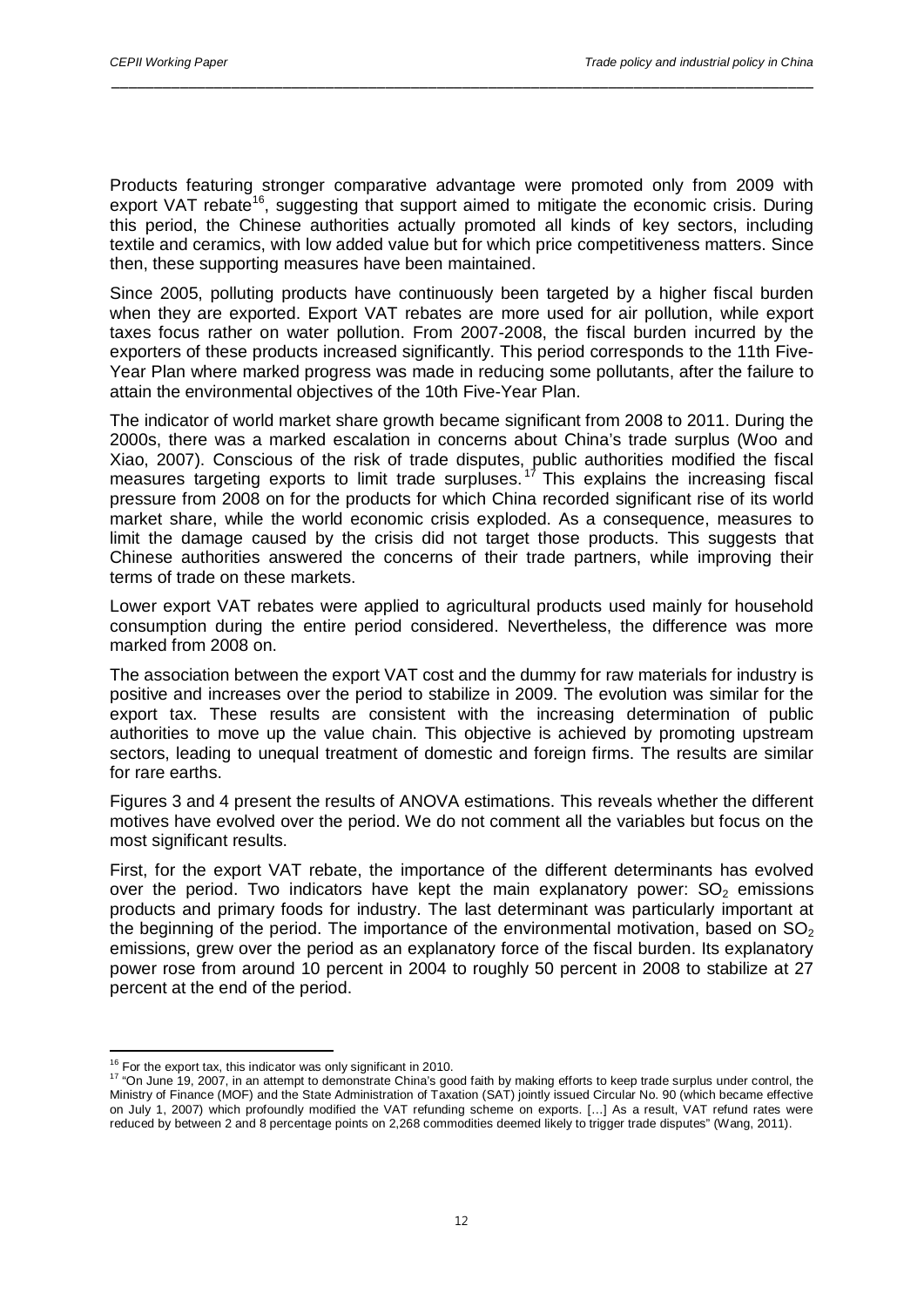As can be seen in Table 7, our model does not predict export tax over the period 2003-2006 very well, mostly due to the few products to which export tax applied before 2007. Logically the ANOVA computations focus on the period 2007-2012 for this instrument. The results are reported in Table 9 and Figure 4. They show that limitation of water-polluting products exports has played a key role in determining the export tax rates since 2008.

\_\_\_\_\_\_\_\_\_\_\_\_\_\_\_\_\_\_\_\_\_\_\_\_\_\_\_\_\_\_\_\_\_\_\_\_\_\_\_\_\_\_\_\_\_\_\_\_\_\_\_\_\_\_\_\_\_\_\_\_\_\_\_\_\_\_\_\_\_\_\_\_\_\_\_\_\_\_\_\_\_\_

# **6. Conclusion**

This paper investigates the motives behind China's fiscal policy targeting exports. It relies on detailed data at the product level (HS 6 digit) over the period 2002-2012. We analyzed two major export taxation instruments: export tax and export VAT rebate. Our results suggest that while pursuing many objectives simultaneously, Chinese policy used both instruments in a complementary way with the aim of achieving their industrial policy and strategic objectives. Some are officially stated such as promoting technology or environmental protection, but others do not appear in official documents, such as subsidizing downstream sectors. We also observed that China used those instruments in a dynamic way to address temporary shocks, for example to temper food price rises or to support strategic sectors sensitive to price competitiveness in the middle of the financial crisis.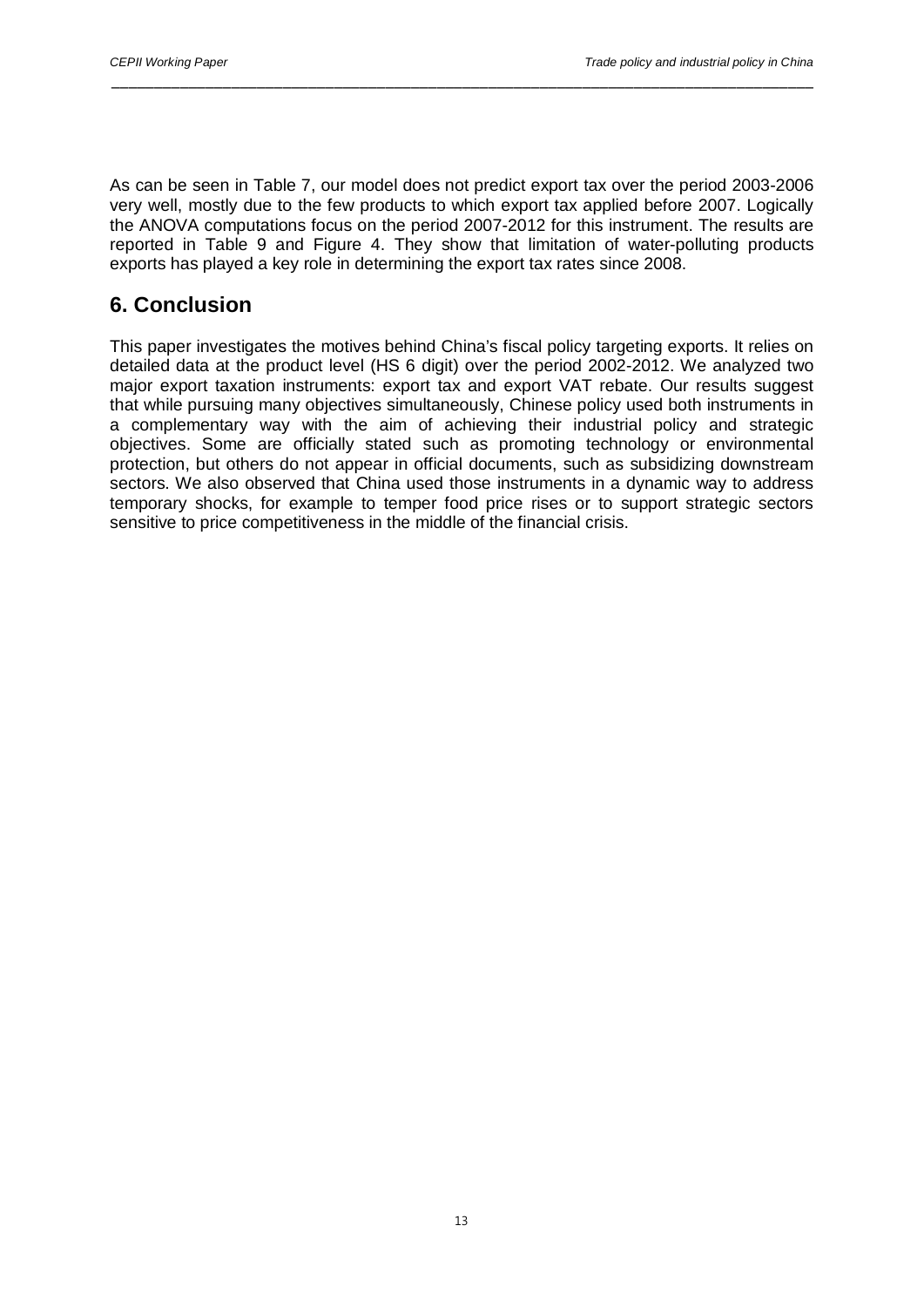#### **References**

Bonarriva, Joanna, Michelle Koscielski and Edward Wilson, 2009, Export Controls: An Overview of their Use, Economic Effects, and Treatment in the Global Trading System, US International Trade Commission, Office of Industries, ID-23, August.

\_\_\_\_\_\_\_\_\_\_\_\_\_\_\_\_\_\_\_\_\_\_\_\_\_\_\_\_\_\_\_\_\_\_\_\_\_\_\_\_\_\_\_\_\_\_\_\_\_\_\_\_\_\_\_\_\_\_\_\_\_\_\_\_\_\_\_\_\_\_\_\_\_\_\_\_\_\_\_\_\_\_

- Bouët, Antoine, and David Laborde, 2011, Food Crisis and Export Taxation: The Cost of Non-Cooperative Trade Policies, *Review of World Economics*, 148(1), 209-233.
- Chandra, Piyush and Cheryl Long, 2013, VAT rebates and export performance in China: Firm-level evidence, *Journal of Public Economics* 102, 13-22.
- Chen, Chien-Hsun, Mai, Chao-Cheng, Yu, Hui-Chuan, 2006, The effect of export tax rebates on export performance: theory and evidence from China, *China Economic Review*, 17(2), 226-235.
- Circular No.7, 2002, Notice on Further Implementing the "Exemption-Credit-Refund" System of Export Tax Rebate, issued jointly by the Finance Ministry and the State Administration of Taxation in China, October.
- Costinot, Arnaud, Dave Donaldson, Jonathan Vogel and Ivan Werning, 2013, Comparative advantage and optimal trade policy, NBER Working Paper, 19689.
- Cui, Zhiyuan, 2003, China's Export Tax Rebate Policy, China: An International Journal, 1(2), 339-349.
- Devarajan, Shantayanan, Delfin Go, Maurice Schiff and Sehaput Suthiwart-Narueput, 1996, The Whys and Why Nots of Export Taxation, The World Bank, Policy Research Working Paper, November.
- Ebenstein, Avraham, 2012, "The Consequences of Industrialization: Evidence from Water Pollution and Digestive Cancers in China" *Review of Economics and Statistics* 94 (1): 186–201
- Eisenbarth, Sabrina, 2014. Is Chinese Trade Policy Motivated by Environmental Concerns? An Empirical Analysis, mimeo, University if Nottingham.
- Emran, M. Shahe, 2005, "Revenue-increasing and Welfare-enhancing Reform of Taxes on Exports." *Journal of Development Economics* 77 (1): 277–292
- Energy Information Administration (EIA), 2005, Energy-Related Carbon Dioxide Emissions in U.S. Manufacturing, DOE/EIA-0573(2005).
- Evenett, Simon J., Johannes Fritz and Yang Chun Jing, 2012, "Beyond Dollar Exchange-rate Targeting: China's Crisis-era Export Management Regime", *Oxford Review of Economic Policy*, 28(2), 284-300.
- Feldstein, Martin, and Paul Krugman, 1990, International trade effects of value-added tax, in: Razin, A., Slemrod, J. (Eds.), Taxation in the Global Economy. University of Chicago Press, 263-282.
- Ferrantino, Michael J., Xuepeng Liu and Zhi Wang, 2012, Evasion behaviors of exporters and importers: Evidence from the U.S.-China trade data discrepancy, *Journal of International Economics*, 86, 141-157.
- Gourdon Julien, Stéphanie Monjon and Sandra Poncet, 2014, Incomplete VAT Rebates to Exporters: How Do They Affect China's Export Performance?, CEPII Working Paper, N°2014-05, February.
- Hatzichronoglou, Thomas, 1997, "Revision of the High-Technology Sector and Product Classification", OECD Science, Technology and Industry Working Papers, No. 1997/02, OECD Publishing, Paris.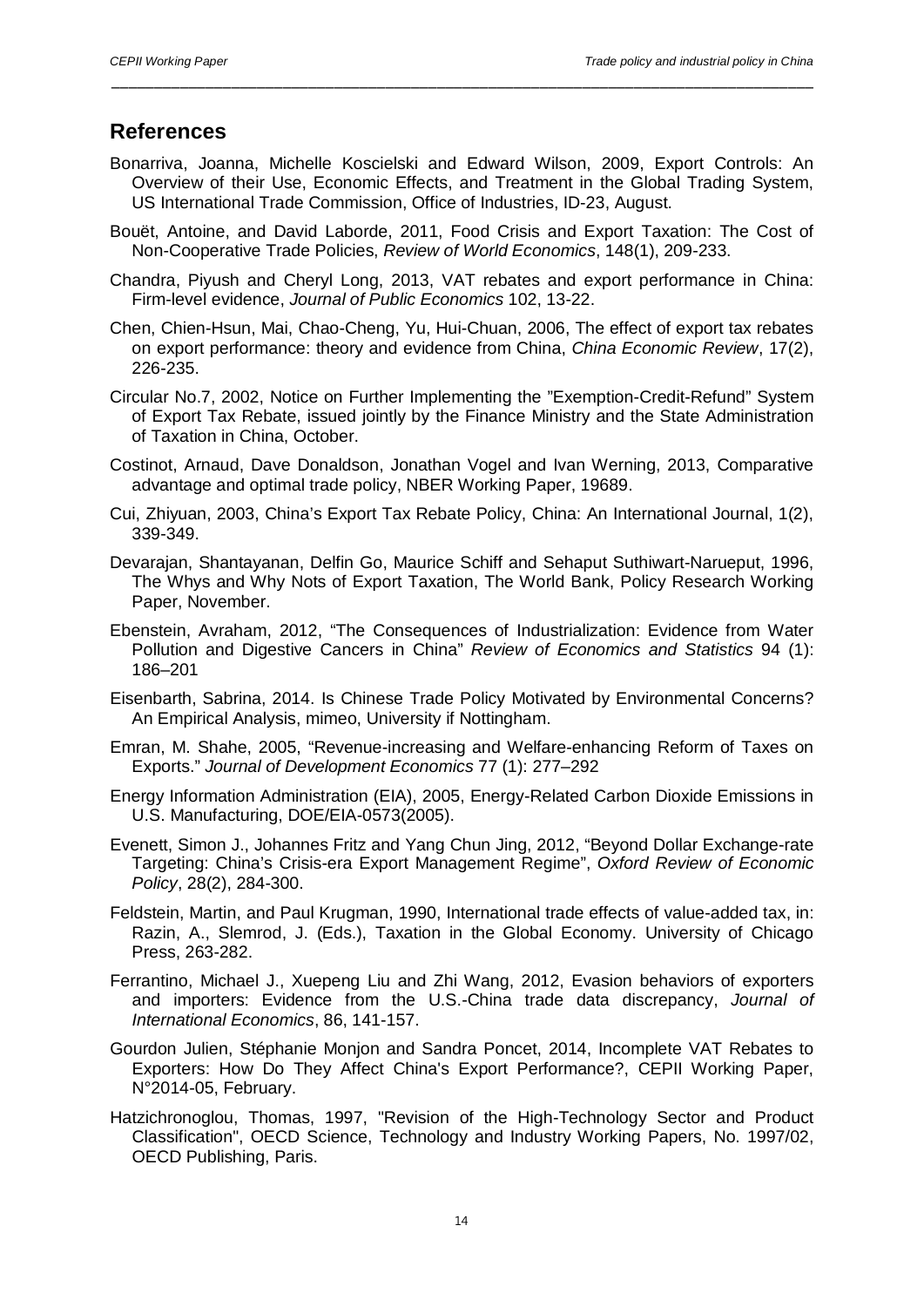Hausmann, Ricardo, Jason Hwang and Dani Rodrik, 2007, What you export matters, *Journal of Economic Growth* 12 (1), 1–25.

\_\_\_\_\_\_\_\_\_\_\_\_\_\_\_\_\_\_\_\_\_\_\_\_\_\_\_\_\_\_\_\_\_\_\_\_\_\_\_\_\_\_\_\_\_\_\_\_\_\_\_\_\_\_\_\_\_\_\_\_\_\_\_\_\_\_\_\_\_\_\_\_\_\_\_\_\_\_\_\_\_\_

- Hering, Laura and Sandra Poncet, 2014, "Environmental policy and exports: Evidence from Chinese cities", *Journal of Environmental Economics and Management*, forthcoming.
- Hettige, Hemamala, Paul Martin, Manjula Singh and David Wheeler, 1995, "IPPS: The Industrial Pollution Projection System," World Bank, Policy Research Department Working Paper, February
- Kim, Jeonghoi 2010, "Recent Trends in Export Restrictions", OECD Trade Policy Papers, No. 101, OECD Publishing.
- Koopman Robert, Zhi Wang, and Shang-Jin Wei, 2011. How Much of Chinese Exports is Really Made in China? Assessing Domestic Value-Added When Processing Trade is Pervasive, NBER Working Paper No. 14109, June 2008, Revised December 2011.
- Lohmar, B. and F. Gale, 2008, Who Will China Feed?, *Amber Waves* 6(3): 10-15, Economic Research Service/USDA.
- Mani, Muthukumara S., and David Wheeler. 1998. In Search of Pollution Havens? Dirty Industry in the World Economy, 1960–1995. The Journal of Environment and Development 7 (3), September: 215–247.

McMillan, Margaret. 2001, "Why Kill the Golden Goose? A Political-Economy Model of Export Taxation." *Review of Economics and Statistics* 83 (1) (February 1): 170-184.

- Piermartini, Roberta, 2004, "The Role of Export Taxes in The Field of Primary Commodities", WTO Discussion Papers, Geneva, Switzerland.
- OECD, 2013, OECD Economic Surveys: China, Paris, March.
- Scholefield Ryan and James Gaisford, 2007, "Export taxes : how they work and why they are used" chapter in Handbook on international trade policy, p. 237-247. Cheltenham: Elgar.
- Solleder, Olga, 2013. "Trade Effects of Export Taxes," IHEID Working Papers 08-2013, Economics Section, The Graduate Institute of International Studies,
- United Nations (UN), 2002, Classification by Broad Economic Categories, Department of Economic and Social Affairs, Statistics Division, ST/ESA/STAT/SER.M/53/Rev., UN Publication, New York.
- Upward, Richard, Zheng Wanga and Jinghai Zheng, 2013. "Weighing Chinaars export basket: The domestic content and technology intensity of Chinese exports," *Journal of Comparative Economics*, Elsevier, vol. 41(2), pages 527-543.
- Wang, Xin, 2011, An Economic and Political Assessment of Carbon Pricing Policies in China, PhD dissertation.
- Woo, Wing Thye, and Geng Xiao, 2007. Facing Protectionism Generated by Trade Disputes: China's Post-WTO Blues, Brookings Global Economy and Development, Global Economy and Development working paper 13, November.
- Wooldridge, Jeffrey M. 2003, "Cluster-Sample Methods in Applied Econometrics," *American Economic Review* 93, 133-138
- World Trade Organization (WTO), 2014, Trade Policy Review, China, Report by the secretariat, WT/TPR/S/300, 27 May.
- World Trade Organization (WTO), 2012, Trade Policy Review, China, Report by the secretariat, WT/TPR/S/264, 8 May.
- World Trade Organization (WTO), 2008, Trade Policy Review: China, Report by the Secretariat, WT/TPR/S/199, 16 April.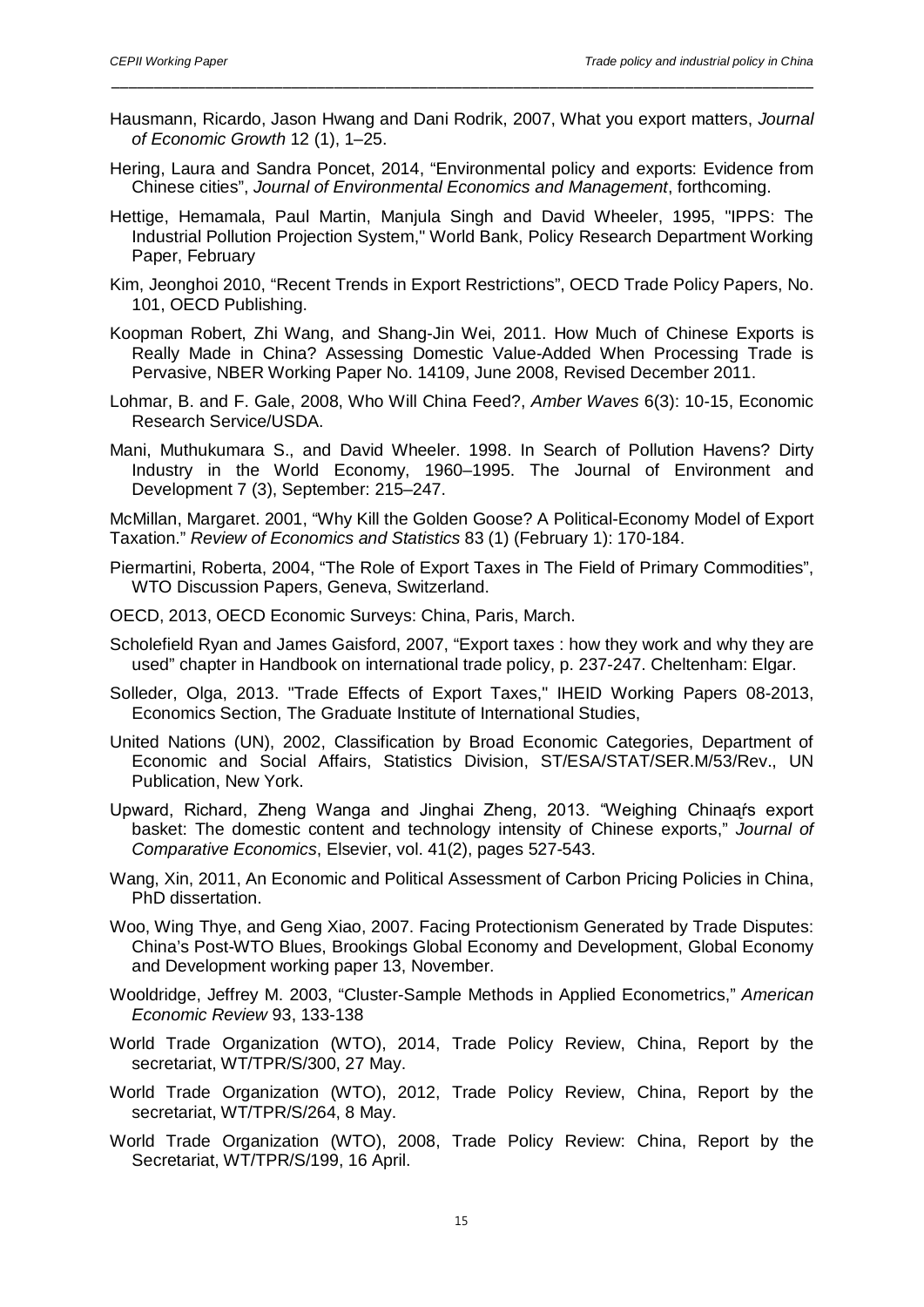Yan, Xu, 2010, Reforming Value Added Tax in Mainland China: A Comparison with the EU, *Revenue Law Journal*: Vol. 20 (1), Article 4.

\_\_\_\_\_\_\_\_\_\_\_\_\_\_\_\_\_\_\_\_\_\_\_\_\_\_\_\_\_\_\_\_\_\_\_\_\_\_\_\_\_\_\_\_\_\_\_\_\_\_\_\_\_\_\_\_\_\_\_\_\_\_\_\_\_\_\_\_\_\_\_\_\_\_\_\_\_\_\_\_\_\_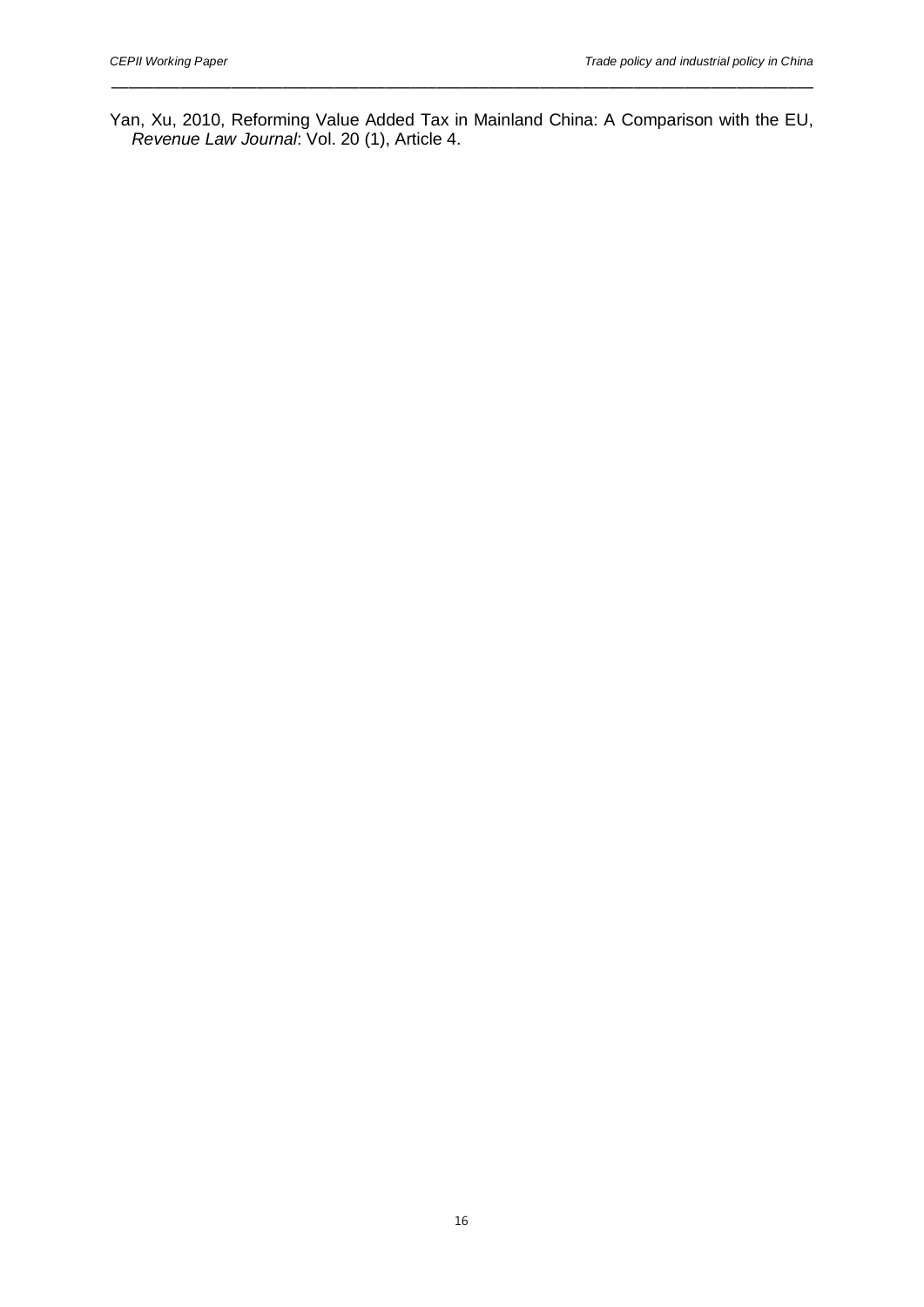

**Figure 1: VAT refund rate over 2002-2011**

\_\_\_\_\_\_\_\_\_\_\_\_\_\_\_\_\_\_\_\_\_\_\_\_\_\_\_\_\_\_\_\_\_\_\_\_\_\_\_\_\_\_\_\_\_\_\_\_\_\_\_\_\_\_\_\_\_\_\_\_\_\_\_\_\_\_\_\_\_\_\_\_\_\_\_\_\_\_\_\_\_\_

#### **Figure 2: HS8 lines targeted by export tax and share of HS8 lines with zero export tax**



Note: For example, in 2011, 336 HS8 lines were targeted by an export tax, but the statutory rate has been replaced by a zero interim rate for 40 (12%) of the HS8 lines.

*Note: Computations use the simple average over all products.*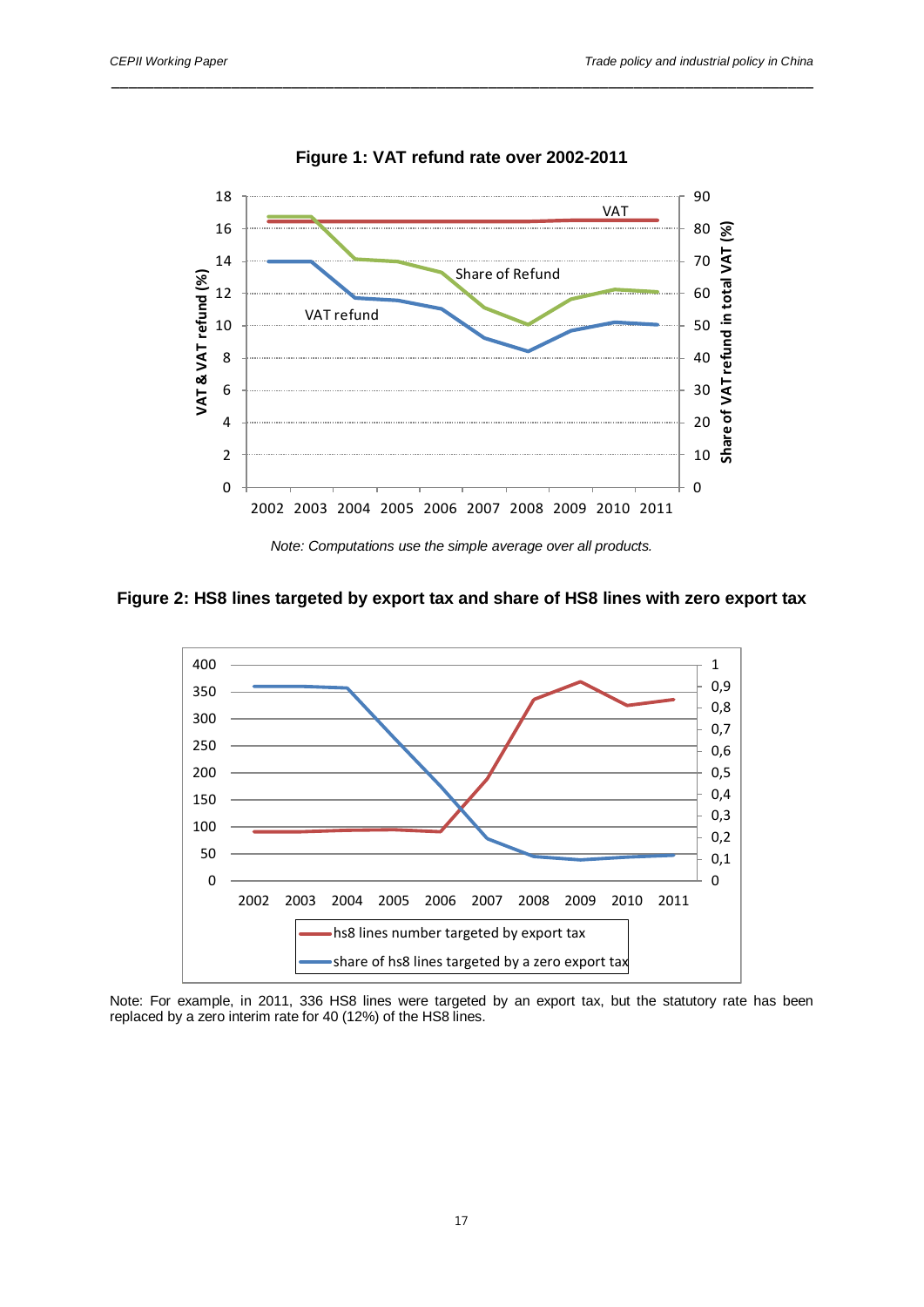|                                                         | Type of<br>variable                         | <b>Transformation</b> | <b>Drawn from</b>                                      |
|---------------------------------------------------------|---------------------------------------------|-----------------------|--------------------------------------------------------|
| High value-added and<br>technology products             |                                             |                       |                                                        |
| Sophistication                                          | Continuous<br>based on<br>data from<br>1997 | Ln                    | Jarreau and Poncet (2009)                              |
| Technological intensity                                 | <b>Binary</b><br>variable                   |                       | <b>OECD's classification</b><br>Hatzichronoglou (1997) |
| <b>Environmental</b><br>concerns                        |                                             |                       |                                                        |
| $SO2$ -emissions and<br>water-discharges<br>intensities | Continuous<br>based on<br>data from<br>1987 | Ln                    | <b>World Bank's IPPS</b><br>Hettige et al. (1995)      |
| Energy Intensive sectors                                | <b>Binary</b><br>variable                   |                       | EIA (2005)                                             |
| <b>Trade dispute risks</b>                              |                                             |                       |                                                        |
| Growth world market<br>share                            | Continuous<br>and<br>evaluated<br>each year | Lagged In             | <b>World Bank's WITS</b>                               |
| <b>Food crisis</b>                                      |                                             |                       |                                                        |
| Food & beverage<br>products for households              | <b>Binary</b><br>variable                   |                       | Classification by BEC<br>UN (2005)                     |
| <b>Other determinants</b>                               |                                             |                       |                                                        |
| Primary goods for<br>industry                           | <b>Binary</b><br>variable                   |                       | <b>Classification by BEC</b><br>UN (2005)              |
| <b>Rare Earth</b>                                       | <b>Binary</b><br>variable                   |                       | Classification by WTO                                  |
| Revealed comparative<br>advantage                       | Continuous<br>and<br>evaluated<br>each year | Lagged In             | <b>World Bank's WITS</b>                               |

# **Table 1: Characterization of the products**

\_\_\_\_\_\_\_\_\_\_\_\_\_\_\_\_\_\_\_\_\_\_\_\_\_\_\_\_\_\_\_\_\_\_\_\_\_\_\_\_\_\_\_\_\_\_\_\_\_\_\_\_\_\_\_\_\_\_\_\_\_\_\_\_\_\_\_\_\_\_\_\_\_\_\_\_\_\_\_\_\_\_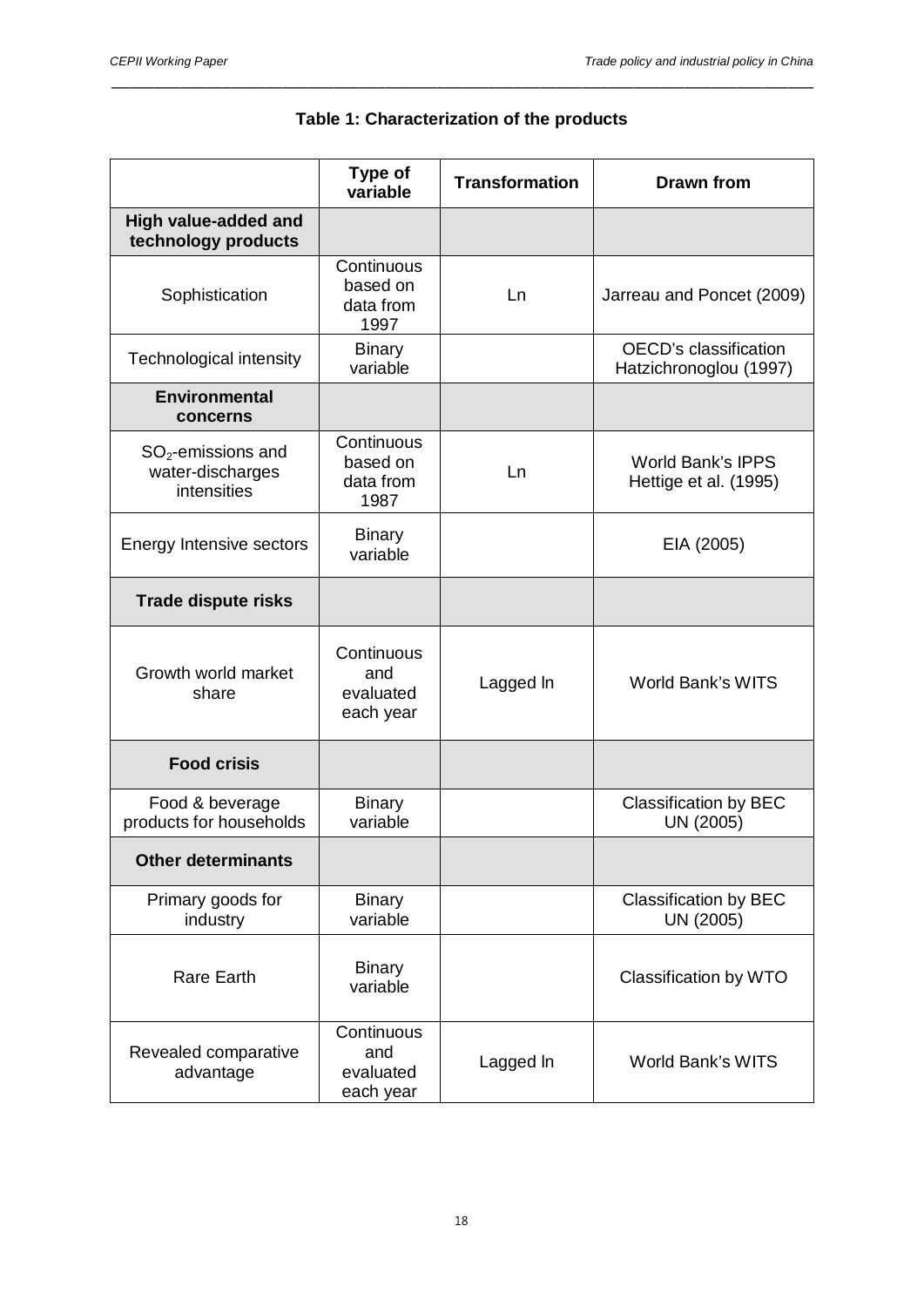| <b>Variable</b>                      | <b>Observations</b>                          | <b>Mean</b> | Std.<br>Dev. | Min.           | Max.   |
|--------------------------------------|----------------------------------------------|-------------|--------------|----------------|--------|
| VAT rate (%)                         | 49,932                                       | 16.52       | 1.24         | 13             | 17     |
| VAT rebate<br>rate $(\%)$            | 49,932                                       | 11          | 5.17         | $\overline{0}$ | 17     |
| VAT rate -<br>VAT rebate<br>rate (%) | 49,932                                       | 5.5         | 4.86         | $\mathbf 0$    | 17     |
| Export rate (%)                      | 1,321<br>(export rate>0)                     | 16.43       | 15.96        | $\overline{2}$ | 106.25 |
|                                      | 14,401<br>(medium-technology products)       | 4.53        | 4.66         | $\overline{0}$ | 17     |
|                                      | 3,086<br>(high-technology products)          | 2.30        | 2.12         | $\overline{0}$ | 13.75  |
| VAT rate -                           | 17,222<br>(energy-intensive products)        | 7.80        | 5.28         | 0              | 17     |
| VAT rebate<br>rate $(\%)$            | 3833<br>(Food & beverages for<br>households) | 6.25        | 2.69         | $\overline{0}$ | 17     |
|                                      | 2879<br>(primary products for industry)      | 9.80        | 5.18         | $\overline{0}$ | 17     |
|                                      | 231<br>(Rare earths)                         | 12.25       | 6.00         | $\overline{0}$ | 17     |

| <b>Table 2: Summary statistics</b> |  |
|------------------------------------|--|
|------------------------------------|--|

\_\_\_\_\_\_\_\_\_\_\_\_\_\_\_\_\_\_\_\_\_\_\_\_\_\_\_\_\_\_\_\_\_\_\_\_\_\_\_\_\_\_\_\_\_\_\_\_\_\_\_\_\_\_\_\_\_\_\_\_\_\_\_\_\_\_\_\_\_\_\_\_\_\_\_\_\_\_\_\_\_\_

*Note: The statistics are based on the initial sample of 49,932 observations. VAT rates, VAT rebate rates, the difference between the VAT and rebate rates and export taxes are measured as percentages.*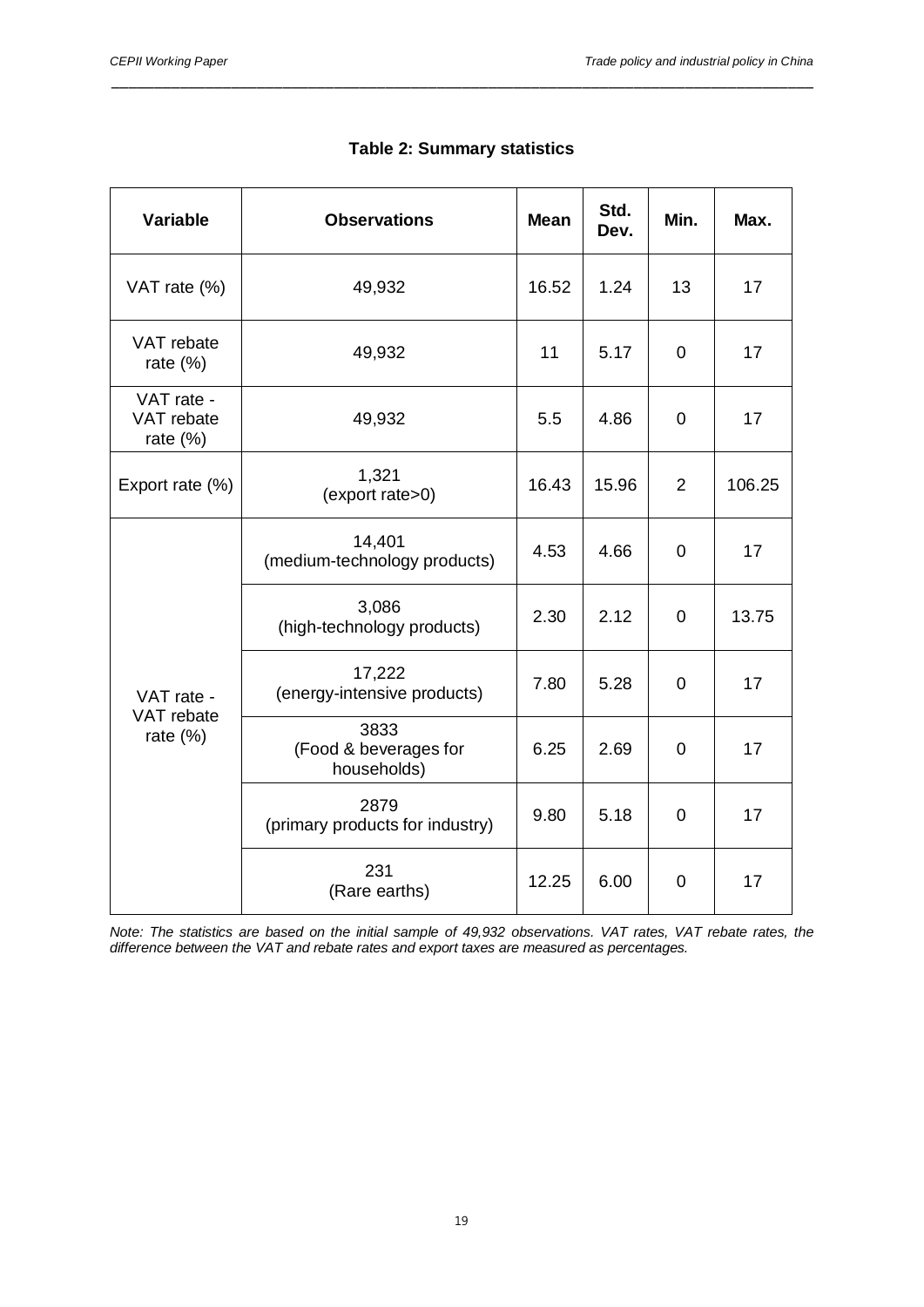|                                      | Rebate=0   |              |              |                |                |                |              |     | 27             | 27             | 27           | 27           |
|--------------------------------------|------------|--------------|--------------|----------------|----------------|----------------|--------------|-----|----------------|----------------|--------------|--------------|
| Fats & oils (46)                     | Export tax |              |              |                |                |                |              |     |                |                |              |              |
|                                      | Both       |              |              |                |                |                |              |     |                |                |              |              |
|                                      | Rebate=0   |              |              | 3              | 3              | $\overline{4}$ | 6            | 6   | $\overline{4}$ | $\overline{4}$ | 6            | 6            |
| Beverages & tobacco (183) Export tax |            |              |              |                |                |                |              |     |                |                |              |              |
|                                      | Both       |              |              |                |                |                |              |     |                |                |              |              |
|                                      | Rebate=0   |              |              | 48             | 48             | 54             | 122          | 138 | 137            | 137            | 137          | 137          |
| Minerals (148)                       | Export tax | 3            | 3            | $\mathbf{1}$   | $\mathbf{1}$   | 5              | 44           | 47  | 62             | 59             | 59           | 59           |
|                                      | Both       |              |              | 1              | $\mathbf{1}$   | 5              | 44           | 47  | 61             | 58             | 58           | 58           |
|                                      | Rebate=0   |              |              | $\overline{4}$ | 11             | 18             | 20           | 219 | 207            | 207            | 263          | 265          |
| Chemicals (779)                      | Export tax | $\mathbf{1}$ | $\mathbf{1}$ | $\mathbf 1$    | $\overline{c}$ | 3              | 9            | 19  | 44             | 41             | 41           | 42           |
|                                      | Both       |              |              |                | $\overline{c}$ | $\mathbf{1}$   | 4            | 18  | 41             | 38             | 38           | 39           |
|                                      | Rebate=0   |              |              |                |                |                |              |     |                |                | 19           | 19           |
| Plastics (209)                       | Export tax |              |              |                |                |                |              |     |                |                |              |              |
|                                      | Both       |              |              |                |                |                |              |     |                |                |              |              |
|                                      | Rebate=0   |              |              |                |                | 29             | 36           | 42  | 42             | 42             | 42           | 42           |
| Leather (73)                         | Export tax |              |              |                |                | $\mathbf{1}$   | $\mathbf 1$  |     | $\mathbf{1}$   | $\mathbf{1}$   | $\mathbf{1}$ | $\mathbf{1}$ |
|                                      | Both       |              |              |                |                | $\mathbf{1}$   | $\mathbf{1}$ |     | $\mathbf{1}$   | $\mathbf{1}$   | $\mathbf{1}$ | $\mathbf 1$  |
|                                      | Rebate=0   |              |              | 24             | 24             | 28             | 34           | 34  | 34             | 34             | 34           | 36           |
| Wood products (65)                   | Export tax |              |              |                |                |                | 5            | 5   | 5              | 5              | 5            | 5            |
|                                      | Both       |              |              |                |                |                | 3            | 3   | 3              | 3              | 3            | 3            |
|                                      | Rebate=0   |              |              | 96             | 96             | 96             | 90           | 90  | 88             | 88             | 88           | 87           |
| Paper (148)                          | Export tax |              |              |                |                |                |              | 14  | 14             | 14             | 14           | 14           |
|                                      | Both       |              |              |                |                |                |              | 14  | 14             | 14             | 14           | 14           |
|                                      | Rebate=0   |              |              |                |                |                | 17           | 17  | 17             | 17             | 29           | 28           |
| Stone & glass (125)                  | Export tax |              |              |                |                |                |              |     |                |                |              |              |
|                                      | Both       |              |              |                |                |                |              |     |                |                |              |              |
|                                      | Rebate=0   |              |              | $\, 8$         | 8              | 12             | 15           | 15  | 17             | 17             | 18           | 18           |
| Pearls (48)                          | Export tax |              |              |                |                |                |              |     |                |                |              |              |
|                                      | Both       |              |              |                |                |                |              |     |                |                |              |              |
|                                      | Rebate=0   |              |              | 15             | 34             | 50             | 101          | 175 | 126            | 126            | 200          | 200          |
| Metals (575)                         | Export tax | 3            | 3            | 6              | 20             | 33             | 60           | 135 | 101            | 94             | 94           | 94           |
|                                      | Both       |              |              |                | 12             | 23             | 56           | 128 | 95             | 88             | 91           | 91           |
|                                      |            |              |              |                |                |                |              |     |                |                |              |              |

## **Table 3: HS6 products targeted by export tax and by zero VAT rebate**

Chapter (products) 2002 2003 2004 2005 2006 2007 2008 2009 2010 2011 2012

\_\_\_\_\_\_\_\_\_\_\_\_\_\_\_\_\_\_\_\_\_\_\_\_\_\_\_\_\_\_\_\_\_\_\_\_\_\_\_\_\_\_\_\_\_\_\_\_\_\_\_\_\_\_\_\_\_\_\_\_\_\_\_\_\_\_\_\_\_\_\_\_\_\_\_\_\_\_\_\_\_\_

Source: Authors' computations.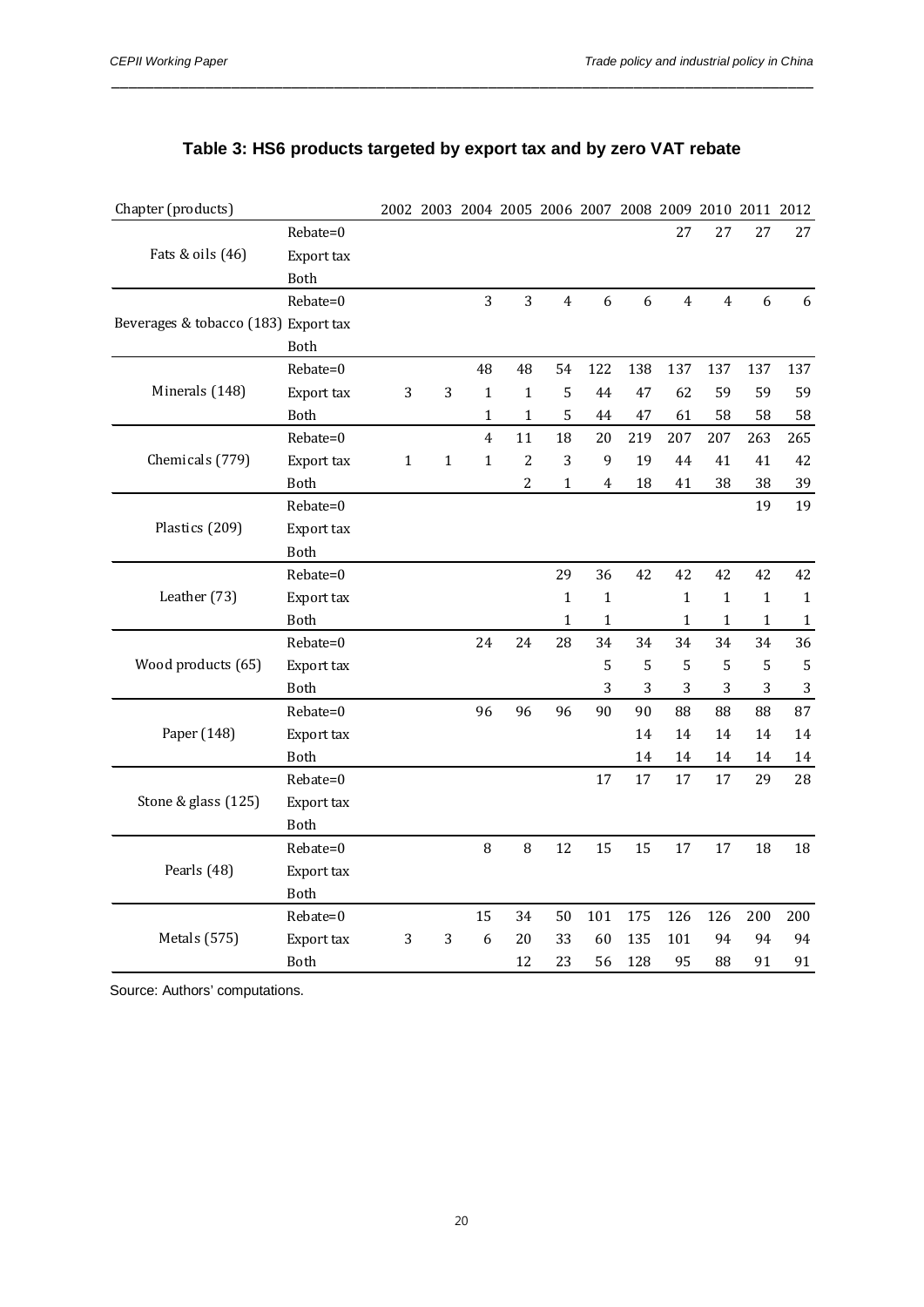| Dependent variable           | <b>Export VAT cost</b> |             |                    |            |             |             |  |
|------------------------------|------------------------|-------------|--------------------|------------|-------------|-------------|--|
|                              | 1                      | (2)         | (3)                | (4)        | (5)         | (6)         |  |
| <b>Sophistication</b>        | $-1.588***$            | $-0.962***$ |                    | $-1.033*$  | $-0.934***$ | $-0.962***$ |  |
|                              | (.348)                 | .297)       |                    | (.325)     | (.298)      | (.297)      |  |
| Technology                   |                        |             |                    |            |             |             |  |
| intensity                    |                        |             | $-3.783***$        |            |             |             |  |
|                              |                        |             | (.752)             |            |             |             |  |
| Medium                       |                        |             | $-4.262***$        |            |             |             |  |
|                              |                        |             | (.747)             |            |             |             |  |
| High                         |                        |             |                    |            |             |             |  |
| $SO2$ emitting               | $0.964***$             | $1.012***$  | $0.837***$         |            | 1.008***    | $1.012***$  |  |
| products                     | (.210)                 | (.213)      | (.209)             |            | (.213)      | (.212)      |  |
|                              |                        |             |                    |            |             |             |  |
| <b>Water polluting</b>       | 1.49                   | 1.581*      | 2.289**            | 1.831***   | 1.595*      | 1.581*      |  |
| products                     | (.983)                 | (.936)      | (.905)             | (.597)     | (.936)      | (.936)      |  |
| <b>Energy-intensive</b>      |                        |             |                    |            |             |             |  |
| products                     |                        |             |                    | $3.541***$ |             |             |  |
|                              |                        |             |                    | (.770)     |             |             |  |
| Growth of the world          | $0.297***$             | $0.242***$  | $0.215***$         | $0.223***$ | $0.244***$  | $0.242***$  |  |
| market share (lag)           | (.072)                 |             |                    |            | (.068)      |             |  |
|                              |                        | (.068)      | (.057)             | (.059)     |             | (.068)      |  |
| <b>Food and beverages</b>    |                        |             |                    |            |             |             |  |
| (F&B) for                    | 0.820                  | $1.367**$   | 0.933              | 0.475      |             | 1.367**     |  |
| households                   | (.617)                 | (.556)      | (.601)             | (.591)     |             | (.556)      |  |
|                              |                        |             |                    |            |             |             |  |
| <b>Primary F&amp;B for</b>   |                        |             |                    |            | 1.667**     |             |  |
| households                   |                        |             |                    |            | (.656)      |             |  |
| <b>Processed F&amp;B for</b> |                        |             |                    |            |             |             |  |
| households                   |                        |             |                    |            | $1.172*$    |             |  |
|                              |                        |             |                    |            | (.609)      |             |  |
| <b>Primary products</b>      |                        |             |                    | 5.370***   |             |             |  |
| for industry                 |                        | 5.208***    | 4.375***           |            |             | 5.208***    |  |
|                              |                        | (.636)      | (.474)             | (.693)     |             | (.636)      |  |
| <b>Primary F&amp;B for</b>   |                        |             |                    |            | $3.061***$  |             |  |
| industry                     |                        |             |                    |            | (.690)      |             |  |
|                              |                        |             |                    |            |             |             |  |
| <b>Primary industrial</b>    |                        |             |                    |            | $5.472***$  |             |  |
| products for                 |                        |             |                    |            |             |             |  |
| industry                     |                        |             |                    |            | (.613)      |             |  |
| <b>Rare earths</b>           |                        | $5.317***$  | 4.672***           | 4.930***   | $5.219***$  | $5.317*$    |  |
|                              |                        | (.879)      | (.805)             | (.644)     | (.890)      | (.879)      |  |
| <b>Revealed</b>              |                        |             |                    |            |             |             |  |
| comparative                  |                        | $-0.644**$  | $-0.732***$        | $-0.647**$ | $-0.651**$  | $-0.644**$  |  |
| advantage (lag)              |                        | (.304)      | (.251)             | (.278)     | (.303)      | (.304)      |  |
|                              |                        |             |                    |            |             |             |  |
| <b>Fixed effects</b>         |                        |             | Sector-year (GBT1) |            |             |             |  |
| <b>Observations</b>          | 37984                  | 37984       | 37984              | 37984      | 37984       | 37984       |  |
| R-squared (within)           | 0.29                   | 0.36        | 0.45               | 0.40       | 0.36        | 0.36        |  |

|  | Table 4: Determinants of the export VAT rebate |  |  |  |  |
|--|------------------------------------------------|--|--|--|--|
|--|------------------------------------------------|--|--|--|--|

\_\_\_\_\_\_\_\_\_\_\_\_\_\_\_\_\_\_\_\_\_\_\_\_\_\_\_\_\_\_\_\_\_\_\_\_\_\_\_\_\_\_\_\_\_\_\_\_\_\_\_\_\_\_\_\_\_\_\_\_\_\_\_\_\_\_\_\_\_\_\_\_\_\_\_\_\_\_\_\_\_

*Note: Heteroskedasticity-robust standard errors are reported in parentheses. Standard errors are clustered at the 2-digit sector level. \*\*\*, \*\* and \* indicate significance at the 1%, 5% and 10% confidence level.*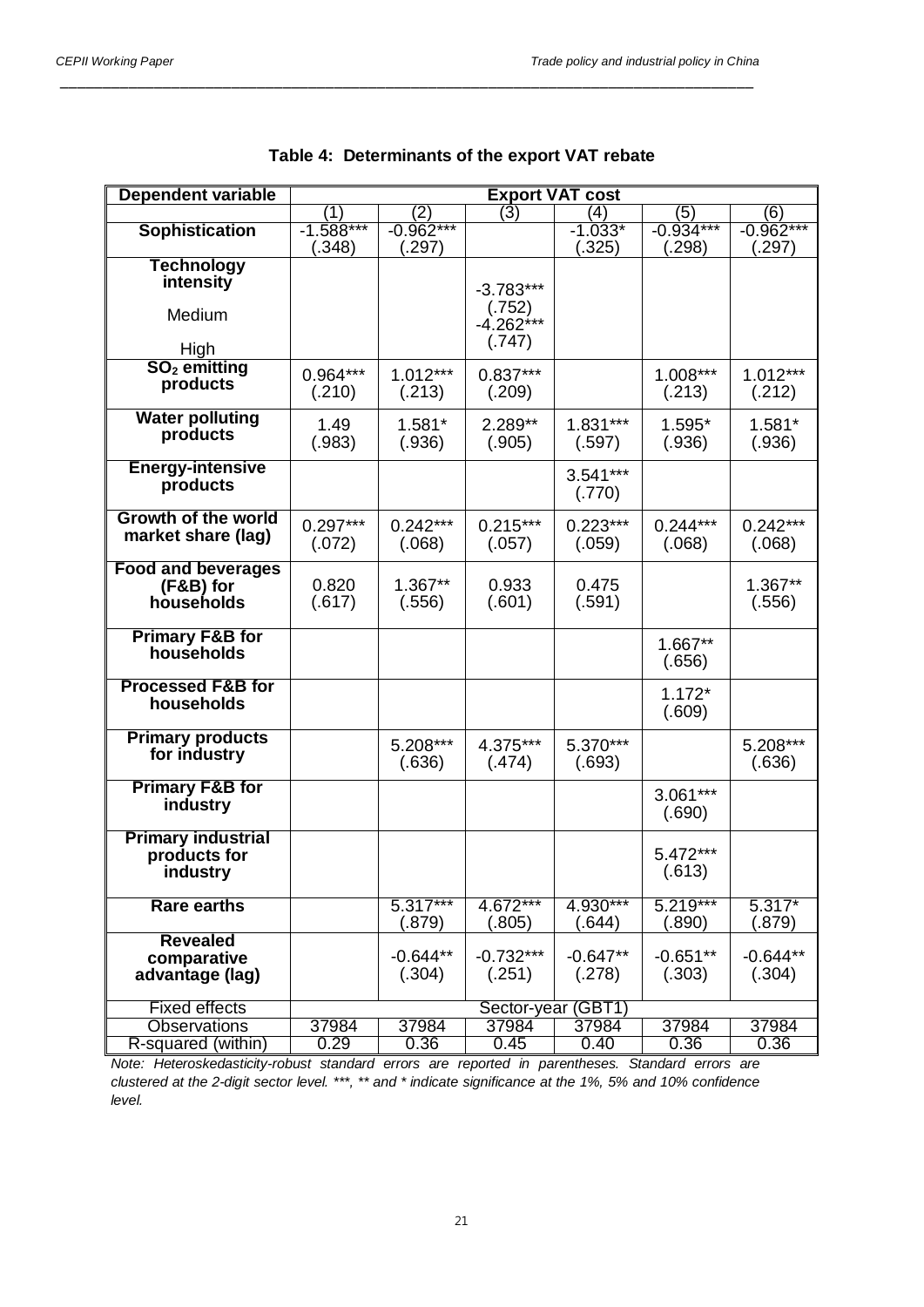| Dependent variable                | <b>Export tax</b> |               |                       |               |               |               |  |
|-----------------------------------|-------------------|---------------|-----------------------|---------------|---------------|---------------|--|
|                                   | 11                | (2)           | $\overline{3})$       | (4)           | (5)           | (6)           |  |
| <b>Sophistication</b>             | $-0.901***$       | $-0.610***$   |                       | $-0.607***$   | $-0.605***$   | $-0.533***$   |  |
|                                   | (.327)            | (.196)        |                       | (.194)        | (.195)        | (.171)        |  |
| <b>Technology intensity</b>       |                   |               |                       |               |               |               |  |
| Medium                            |                   |               | $-0.822***$           |               |               |               |  |
|                                   |                   |               | (.247)<br>$-1.118***$ |               |               |               |  |
| High                              |                   |               | (.408)                |               |               |               |  |
| SO <sub>2</sub> emitting products | $-0.307$          | $-0.290$      | $-0.334$              |               | $-0.293$      |               |  |
|                                   | (.305)            | (.291)        | (.271)                |               | (.290)        |               |  |
| <b>Water polluting</b>            | 4.510***          |               | 4.734***              |               |               |               |  |
| products                          |                   | 4.548***      |                       | 4.202***      | 4.559***      | 3.618***      |  |
|                                   | (.770)            | (.810)        | (.865)                | (.590)        | (.810)        | (.465)        |  |
| <b>Energy-intensive</b>           |                   |               |                       | $-0.292$      |               |               |  |
| products                          |                   |               |                       | (.376)        |               |               |  |
| <b>Growth of the world</b>        |                   |               |                       |               |               |               |  |
| market share (lag)                | $0.138*$          | 0.109         | 0.114                 | 0.118         | 0.111         |               |  |
|                                   | (.075)            | (.078)        | (.079)                | (.081)        | (.078)        |               |  |
| <b>Food and beverages</b>         |                   |               |                       |               |               |               |  |
| (F&B) for households              | $-0.066$          | 0.167         | 0.045                 | 0.272         |               |               |  |
|                                   | (.298)            | (.285)        | (.264)                | (.285)        |               |               |  |
| <b>Primary F&amp;B for</b>        |                   |               |                       |               | $-0.186$      |               |  |
| households                        |                   |               |                       |               | (.430)        |               |  |
| <b>Processed F&amp;B for</b>      |                   |               |                       |               |               |               |  |
| households                        |                   |               |                       |               | 0.072         |               |  |
|                                   |                   |               |                       |               | (.232)        |               |  |
| <b>Primary products for</b>       |                   | $2.240**$     | 2.285**               | 2.292**       |               | 1.979**       |  |
| industry                          |                   | (.931)        | (.923)                | (.913)        |               | (.750)        |  |
|                                   |                   |               |                       |               |               |               |  |
| <b>Primary F&amp;B for</b>        |                   |               |                       |               | $-0.337$      |               |  |
| industry                          |                   |               |                       |               | (.293)        |               |  |
| <b>Primary industrial</b>         |                   |               |                       |               |               |               |  |
| products for industry             |                   |               |                       |               | $2.511***$    |               |  |
|                                   |                   |               |                       |               | (.928)        |               |  |
| <b>Rare earths</b>                |                   | $5.129***$    | 5.016***              | 5.094***      | $5.019***$    | 4.709***      |  |
|                                   |                   | (1.450)       | (1.520)               | (1.503)       | (1.460)       | (1.311)       |  |
| <b>Revealed comparative</b>       |                   | $-0.276**$    | $-0.261*$             | $-0.254*$     | $-0.281*$     | $-0.231*$     |  |
| advantage (lag)                   |                   | (.149)        | (.135)                | (.147)        | (.149)        | (.129)        |  |
|                                   |                   |               |                       |               |               |               |  |
| <b>Fixed effects</b>              |                   |               | Sector-year (GBT1)    |               |               |               |  |
| <b>Observations</b>               | 37984<br>0.16     | 37984<br>0.18 | 37984<br>0.18         | 37984<br>0.18 | 37984<br>0.18 | 37984<br>0.16 |  |
| R-squared (within)                |                   |               |                       |               |               |               |  |

|  | Table 5: Determinants of the export tax |  |  |
|--|-----------------------------------------|--|--|
|--|-----------------------------------------|--|--|

\_\_\_\_\_\_\_\_\_\_\_\_\_\_\_\_\_\_\_\_\_\_\_\_\_\_\_\_\_\_\_\_\_\_\_\_\_\_\_\_\_\_\_\_\_\_\_\_\_\_\_\_\_\_\_\_\_\_\_\_\_\_\_\_\_\_\_\_\_\_\_\_\_\_\_\_\_\_\_\_\_

*Note: Heteroskedasticity-robust standard errors are in parentheses. Standard errors are clustered at the 2 digit sector level. \*\*\*, \*\* and \* indicate significance at the 1%, 5% and 10% confidence level.*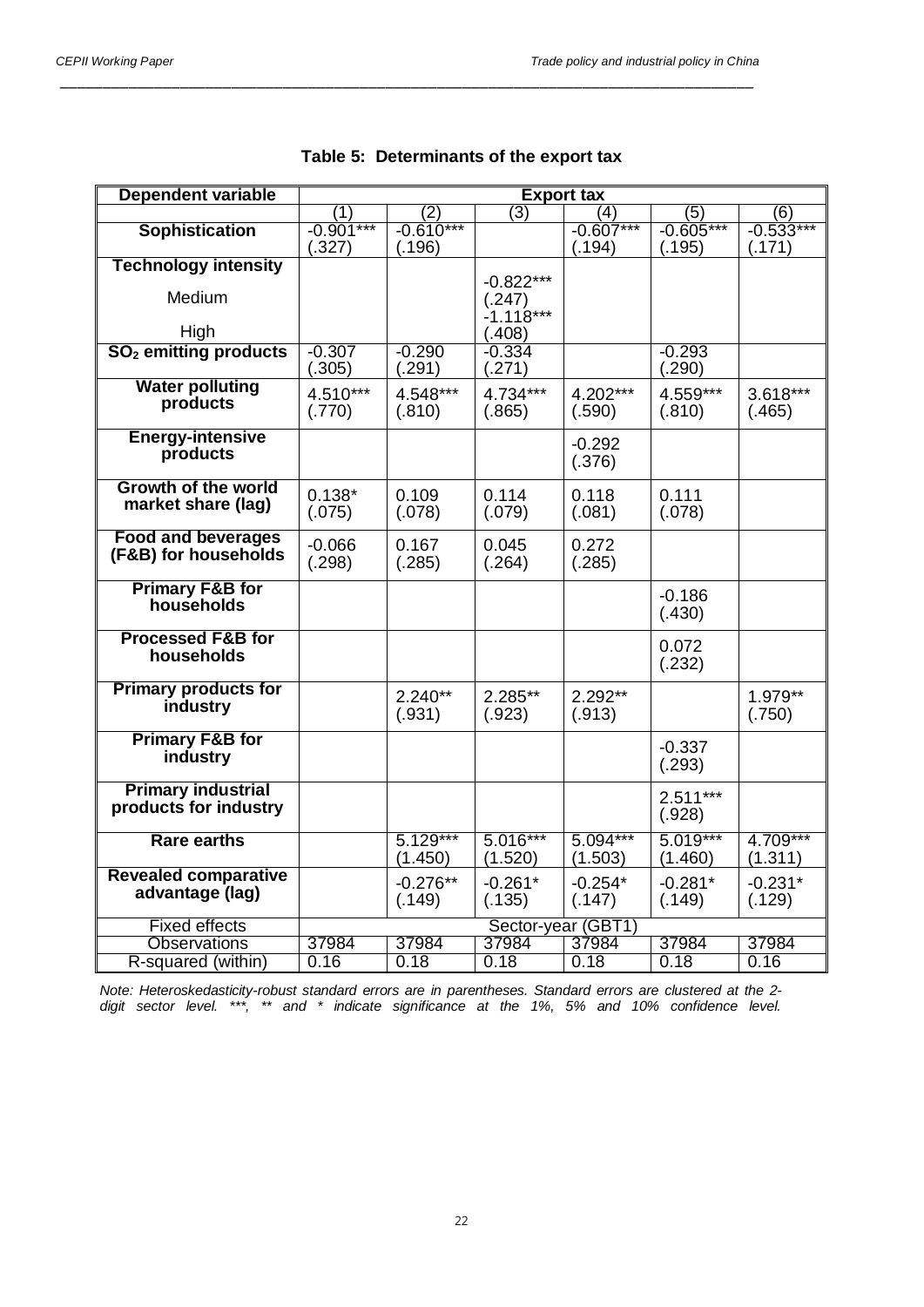| Year                     | 2004       | 2005       | 2006       | 2007        | 2008          | 2009        | 2010        | 2011        | 2012       |
|--------------------------|------------|------------|------------|-------------|---------------|-------------|-------------|-------------|------------|
| Sophistication           | $-0.257*$  | $-0.368**$ | $-0.596**$ | $-0.865***$ | $-1.057***$   | $-1.350***$ | $-1.349***$ | $-1.366***$ | $1.408***$ |
|                          | (0.15)     | (0.17)     | (0.24)     | (0.29)      | (0.32)        | (0.37)      | (0.41)      | (0.41)      | (0.43)     |
| $SO2$ emission products  | 0.308      | $0.352**$  | $0.615***$ | $1.104***$  | $1.478***$    | $1.359***$  | 1.229***    | 1.359***    | 1.365***   |
|                          | (0.18)     | (0.17)     | (0.19)     | (0.27)      | (0.35)        | (0.27)      | (0.30)      | (0.29)      | (0.29)     |
| Water polluting products | 0.233      | 1.212      | 1.362      | 1.211       | 1.508         | 1.985*      | $2.321**$   | $2.227**$   | $2.210**$  |
|                          | (0.58)     | (1.16)     | (0.95)     | (0.92)      | (0.92)        | (1.00)      | (1.06)      | (1.06)      | (1.06)     |
| Growth of the world      | 0.0315     | 0.0651     | 0.181      | 0.156       | $0.400*$      | $0.538***$  | $0.386**$   | $0.235*$    | 0.0620     |
| market share (lag)       | (0.057)    | (0.098)    | (0.12)     | (0.12)      | (0.23)        | (0.17)      | (0.17)      | (0.14)      | (0.22)     |
| Food and beverages       | $0.998***$ | $0.991***$ | $0.785**$  | 0.516       | 1.297*        | 1.891**     | 1.918*      | 1.970**     | 1.861*     |
| (F&B) for households     | (0.29)     | (0.27)     | (0.35)     | (0.52)      | (0.75)        | (0.84)      | (0.95)      | (0.91)      | (0.93)     |
| Primary products for     | $3.573***$ | 3.598***   | 4.540***   | 4.828***    | 4.596***      | $6.421***$  | $6.652***$  | 6.643***    | 6.463***   |
| industry                 | (0.77)     | (0.77)     | (0.63)     | (0.77)      | (0.75)        | (1.00)      | (1.07)      | (1.06)      | (1.05)     |
| Rare earths              | $2.451***$ | 3.604***   | $6.224***$ | 5.136***    | 4.441***      | 5.921***    | 6.390***    | 6.403***    | 6.387***   |
|                          | (0.71)     | (1.18)     | (0.94)     | (1.26)      | (1.12)        | (1.17)      | (1.26)      | (1.28)      | (1.23)     |
| Revealed comparative     | $-0.0928$  | $-0.141$   | $-0.234$   | $-0.0862$   | $-0.352$      | $-0.863*$   | $-1.273**$  | $-1.365***$ | $1.458***$ |
| advantage (lag)          | (0.20)     | (0.24)     | (0.26)     | (0.29)      | (0.41)        | (0.43)      | (0.47)      | (0.46)      | (0.46)     |
| <b>Fixed effects</b>     |            |            |            |             | Sector (GBT1) |             |             |             |            |
| <b>Observations</b>      | 4,388      | 4,408      | 4,410      | 4,137       | 4,149         | 4,145       | 4,138       | 4,141       | 4,068      |
| R-squared (within)       | 0.24       | 0.24       | 0.26       | 0.30        | 0.35          | 0.39        | 0.39        | 0.38        | 0.39       |

|  |  |  |  | Table 6: Determinants of the export VAT cost: yearly regressions |
|--|--|--|--|------------------------------------------------------------------|
|--|--|--|--|------------------------------------------------------------------|

\_\_\_\_\_\_\_\_\_\_\_\_\_\_\_\_\_\_\_\_\_\_\_\_\_\_\_\_\_\_\_\_\_\_\_\_\_\_\_\_\_\_\_\_\_\_\_\_\_\_\_\_\_\_\_\_\_\_\_\_\_\_\_\_\_\_\_\_\_\_\_\_\_\_\_\_\_\_\_\_\_\_

Heteroskedasticity-robust standard errors are reported in parentheses. Standard errors are clustered at the 2-digit sector level. \*\*\*, \*\* and \* indicate significance at the 1%, 5% and 10% confidence level.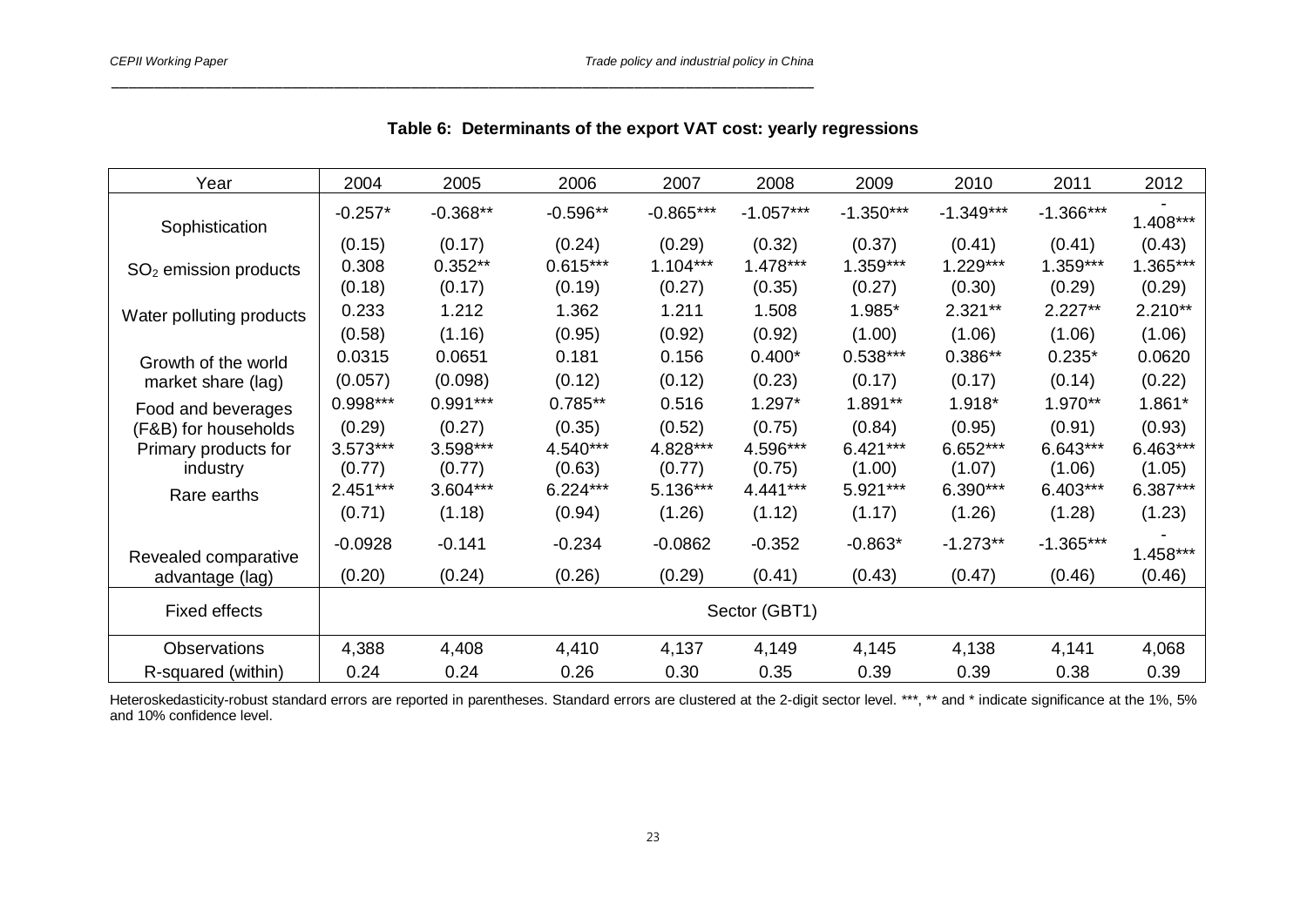| Year                     | 2004          | 2005      | 2006     | 2007      | 2008       | 2009        | 2010        | 2011        | 2012       |
|--------------------------|---------------|-----------|----------|-----------|------------|-------------|-------------|-------------|------------|
|                          |               |           |          |           |            |             |             |             |            |
| Sophistication           | $-0.039$      | $-0.058$  | $-0.280$ | $-0.355*$ | $-0.459**$ | $-1.314***$ | $-0.799***$ | $-0.815***$ | $0.947***$ |
|                          | (0.04)        | (0.04)    | (0.02)   | (0.019)   | (0.02)     | (0.05)      | (0.02)      | (0.02)      | (0.03)     |
| Water-pollution products | 0.112         | $0.176**$ | $0.216*$ | 0.995     | $2.574**$  | 11.95***    | $6.402***$  | 6.694***    | 8.064***   |
|                          | (0.10)        | (0.07)    | (0.12)   | (0.67)    | (1.18)     | (3.19)      | (0.77)      | (0.85)      | (1.38)     |
| Primary products for     | 0.036         | 0.089     | 1.669*   | $3.248**$ | 1.892**    | 4.695***    | 4.058***    | 4.069***    | 4.084***   |
| industry                 | (0.03)        | (0.08)    | (0.09)   | (1.47)    | (0.73)     | (1.06)      | (1.24)      | (1.24)      | (1.22)     |
| Rare earths              | 0.409         | 0.351     | $-0.351$ | $2.761*$  | 8.392***   | 10.46***    | 7.468***    | 7.438***    | $7.152***$ |
|                          | (0.45)        | (0.46)    | (1.35)   | (1.50)    | (1.58)     | (3.02)      | (2.46)      | (2.46)      | (2.48)     |
| Revealed comparative     | 0.015         | 0.001     | $-0.093$ | $-0.102$  | 0.006      | $-0.464$    | $-0.401*$   | $-0.374$    | $-0.271$   |
| advantage (lag)          | (0.01)        | (0.02)    | (0.08)   | (0.11)    | (0.15)     | (0.41)      | (0.23)      | (0.23)      | (0.20)     |
| <b>Fixed effects</b>     | Sector (GBT1) |           |          |           |            |             |             |             |            |
| <b>Observations</b>      | 4,616         | 4,618     | 4,627    | 4,331     | 4,331      | 4,330       | 4,330       | 4,330       | 4,256      |
| R-squared (within)       | 0.02          | 0.02      | 0.06     | 0.15      | 0.19       | 0.38        | 0.28        | 0.28        | 0.34       |

| Table 7: Determinants of the export Tax: yearly regressions |  |  |  |  |
|-------------------------------------------------------------|--|--|--|--|
|-------------------------------------------------------------|--|--|--|--|

\_\_\_\_\_\_\_\_\_\_\_\_\_\_\_\_\_\_\_\_\_\_\_\_\_\_\_\_\_\_\_\_\_\_\_\_\_\_\_\_\_\_\_\_\_\_\_\_\_\_\_\_\_\_\_\_\_\_\_\_\_\_\_\_\_\_\_\_\_\_\_\_\_\_\_\_\_\_\_\_\_\_

Heteroskedasticity-robust standard errors are in parentheses. Standard errors are clustered at the 2-digit sector level. \*\*\*, \*\* and \* indicate significance at the 1%, 5% and 10% confidence level.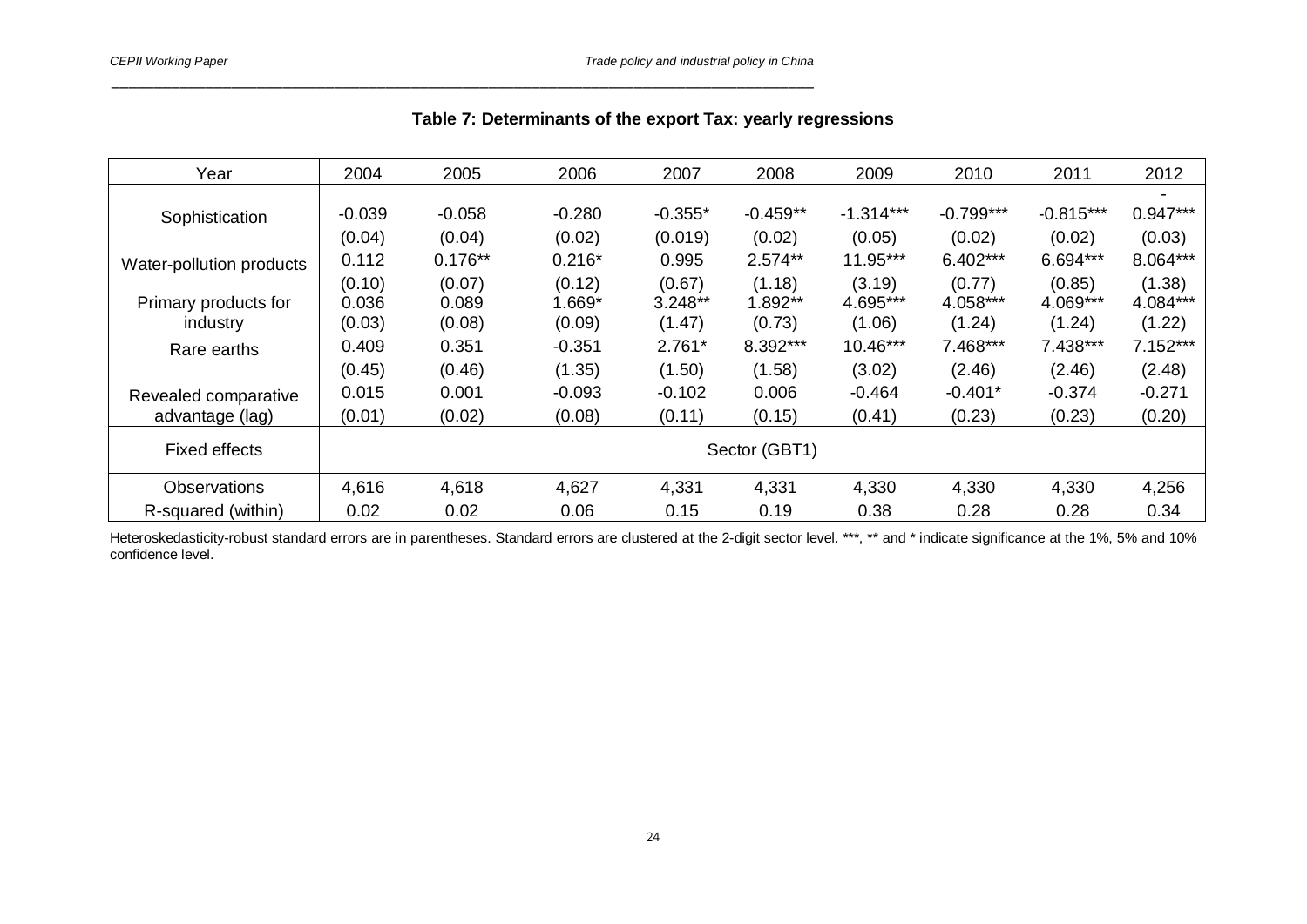

#### **Figure 3: Explanatory power of export VAT cost determinants over 2004-2012**

\_\_\_\_\_\_\_\_\_\_\_\_\_\_\_\_\_\_\_\_\_\_\_\_\_\_\_\_\_\_\_\_\_\_\_\_\_\_\_\_\_\_\_\_\_\_\_\_\_\_\_\_\_\_\_\_\_\_\_\_\_\_\_\_\_\_\_\_\_\_\_\_\_\_\_\_\_\_\_\_\_\_





Sophistication Water pollution Primary products for industry Rare earths RCA

*Note: Figures come from the coefficients in Table 9*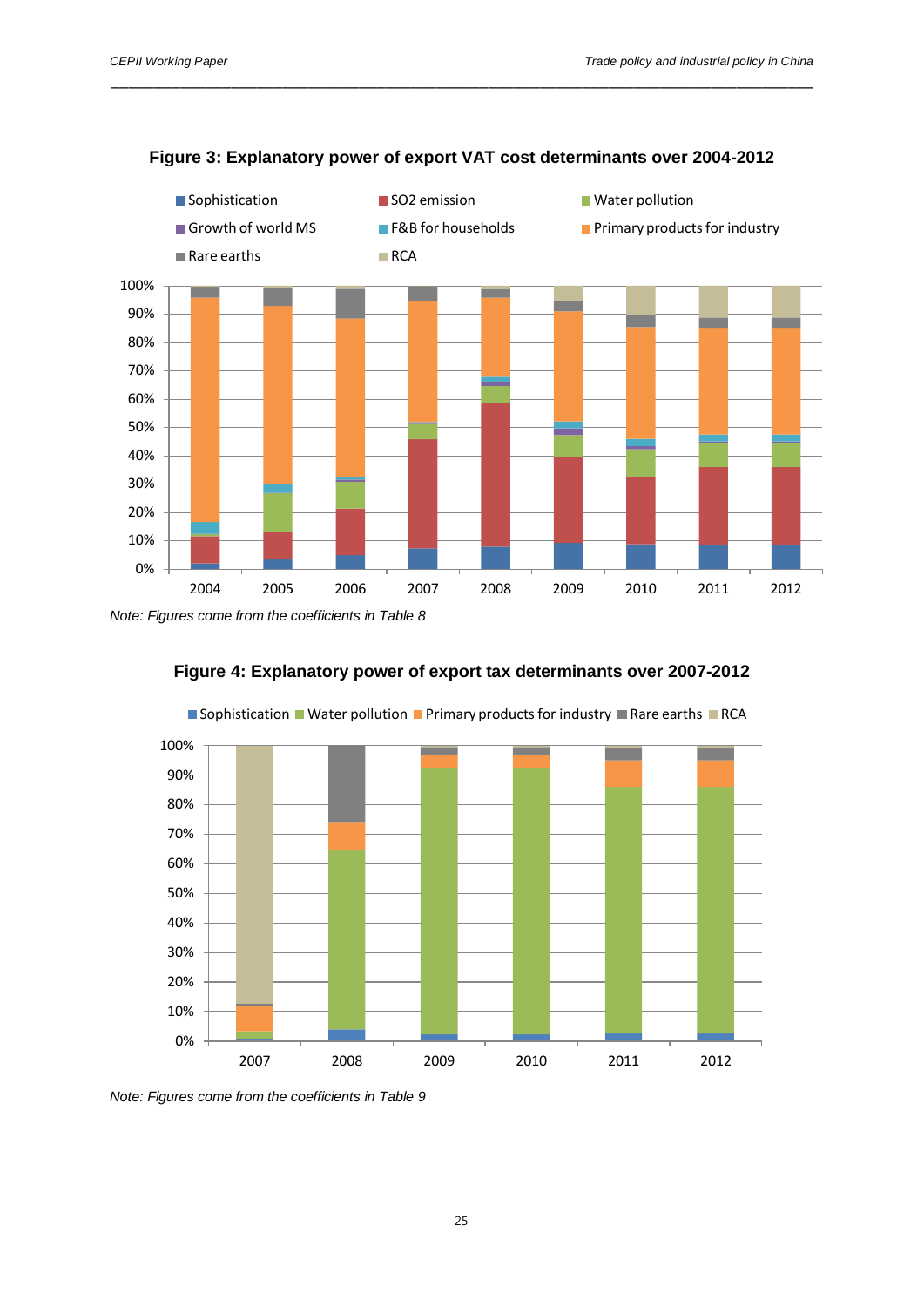## **Table 8: ANOVA on export VAT cost**

\_\_\_\_\_\_\_\_\_\_\_\_\_\_\_\_\_\_\_\_\_\_\_\_\_\_\_\_\_\_\_\_\_\_\_\_\_\_\_\_\_\_\_\_\_\_\_\_\_\_\_\_\_\_\_\_\_\_\_\_\_\_\_\_\_\_\_\_\_\_\_\_\_\_\_\_\_\_\_\_\_\_

| Share of<br>variance<br>explaine<br>d by: | Sophi-<br>stication | SO <sub>2</sub><br>emissions | <b>Water</b><br>pollution | Growth<br>of world<br>market<br>share | F&B for<br>households | Primary<br>products for<br>industry | Rare<br>earths | <b>Comparative</b><br>advantage (RCA) |
|-------------------------------------------|---------------------|------------------------------|---------------------------|---------------------------------------|-----------------------|-------------------------------------|----------------|---------------------------------------|
| 2004                                      | 2.10                | 9.58                         | 0.64                      | 0.05                                  | 4.28                  | 79.08                               | 3.81           | 0.45                                  |
| 2005                                      | 4.96                | 16.39                        | 9.47                      | 0.77                                  | 1.14                  | 55.67                               | 10.51          | 1.09                                  |
| 2006                                      | 7.30                | 38.51                        | 5.39                      | 0.36                                  | 0.36                  | 42.53                               | 5.44           | 0.10                                  |
| 2007                                      | 8.04                | 50.58                        | 6.08                      | 1.51                                  | 1.68                  | 27.95                               | 2.97           | 1.19                                  |
| 2008                                      | 9.31                | 30.52                        | 7.49                      | 2.33                                  | 2.57                  | 38.73                               | 3.75           | 5.32                                  |
| 2009                                      | 8.80                | 23.71                        | 9.82                      | 1.09                                  | 2.51                  | 39.51                               | 4.20           | 10.36                                 |
| 2010                                      | 8.60                | 27.51                        | 8.53                      | 0.39                                  | 2.49                  | 37.39                               | 3.97           | 11.12                                 |
| 2011                                      | 8.60                | 27.51                        | 8.53                      | 0.39                                  | 2.49                  | 37.39                               | 3.97           | 11.12                                 |
| 2012                                      | 2.10                | 9.58                         | 0.64                      | 0.05                                  | 4.28                  | 79.08                               | 3.81           | 0.45                                  |
| 2004-<br>2012                             | 7.87                | 27.94                        | 7.93                      | 0.79                                  | 2.18                  | 43.34                               | 4.95           | 4.99                                  |

*Note: Analysis of variance is based on a model with sector-year fixed effects.*